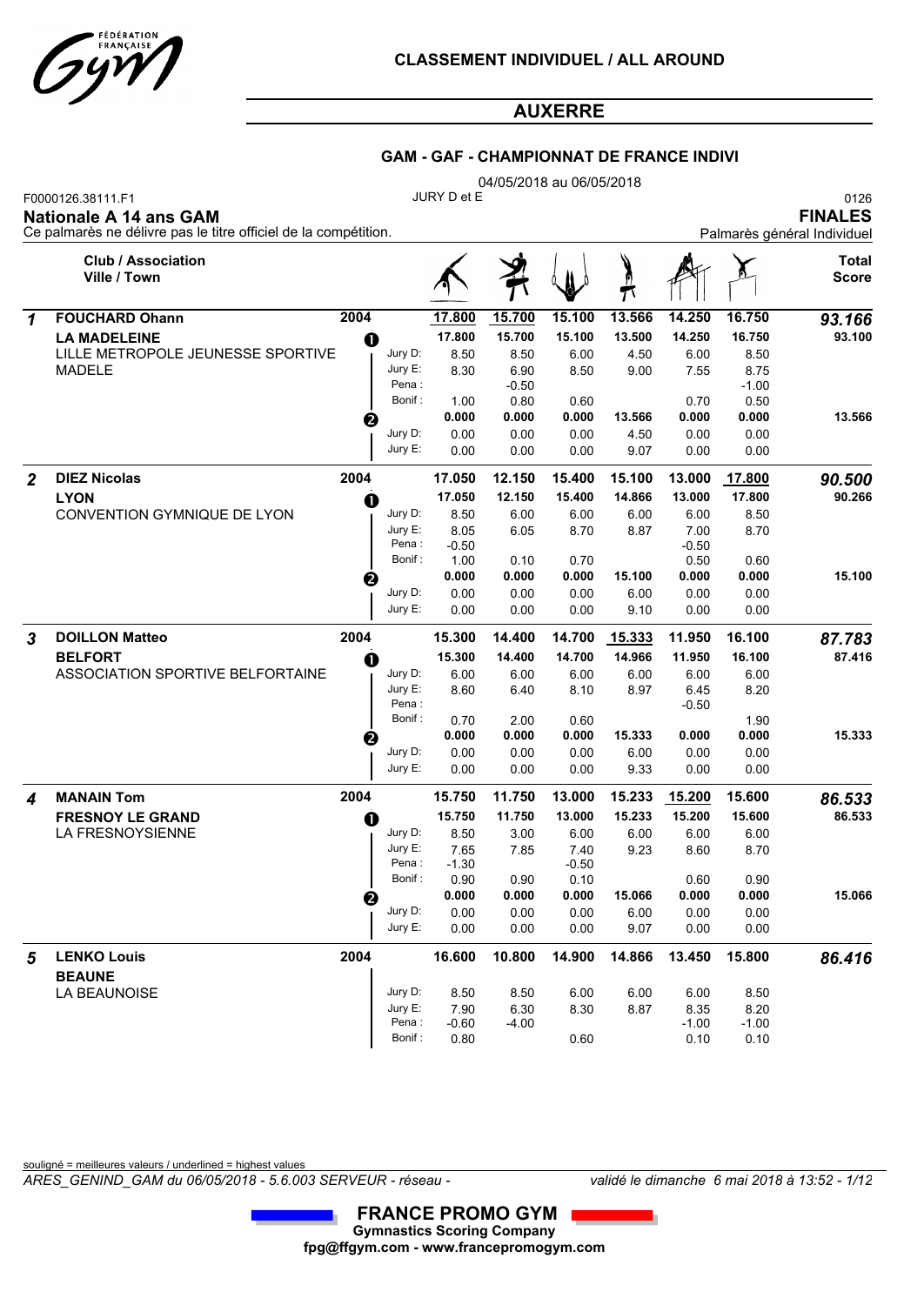

#### **GAM - GAF - CHAMPIONNAT DE FRANCE INDIVI**

|   |                                                    |                                                                                                                                                                                                                                                                                                                                                                                                                                                                                                                                                                                                                                                                                                                                                                                                                                                                                                                                                                                                                                                                                                                                                                                                                                                                                                                                                                                                                                                                                                                                                                                                                                                                                                                                  |                 |         | 04/05/2018 au 06/05/2018 |         |                 |        |                        |
|---|----------------------------------------------------|----------------------------------------------------------------------------------------------------------------------------------------------------------------------------------------------------------------------------------------------------------------------------------------------------------------------------------------------------------------------------------------------------------------------------------------------------------------------------------------------------------------------------------------------------------------------------------------------------------------------------------------------------------------------------------------------------------------------------------------------------------------------------------------------------------------------------------------------------------------------------------------------------------------------------------------------------------------------------------------------------------------------------------------------------------------------------------------------------------------------------------------------------------------------------------------------------------------------------------------------------------------------------------------------------------------------------------------------------------------------------------------------------------------------------------------------------------------------------------------------------------------------------------------------------------------------------------------------------------------------------------------------------------------------------------------------------------------------------------|-----------------|---------|--------------------------|---------|-----------------|--------|------------------------|
|   | F0000126.38111.F1<br><b>Nationale A 14 ans GAM</b> |                                                                                                                                                                                                                                                                                                                                                                                                                                                                                                                                                                                                                                                                                                                                                                                                                                                                                                                                                                                                                                                                                                                                                                                                                                                                                                                                                                                                                                                                                                                                                                                                                                                                                                                                  |                 |         |                          |         |                 |        | 0126<br><b>FINALES</b> |
|   | <b>Club / Association</b><br>Ville / Town          |                                                                                                                                                                                                                                                                                                                                                                                                                                                                                                                                                                                                                                                                                                                                                                                                                                                                                                                                                                                                                                                                                                                                                                                                                                                                                                                                                                                                                                                                                                                                                                                                                                                                                                                                  |                 |         |                          | )<br>M  |                 |        | Total<br><b>Score</b>  |
| 6 | <b>CHAUSSABEL BERTHE Alexandre</b>                 |                                                                                                                                                                                                                                                                                                                                                                                                                                                                                                                                                                                                                                                                                                                                                                                                                                                                                                                                                                                                                                                                                                                                                                                                                                                                                                                                                                                                                                                                                                                                                                                                                                                                                                                                  | 16.150          | 12.600  | 14.750                   | 13.800  | 14.350          | 14.100 | 85.750                 |
|   | <b>AIX EN PROVENCE</b>                             | JURY D et E<br>Ce palmarès ne délivre pas le titre officiel de la compétition.<br>Palmarès général Individuel<br>2004<br>16.150<br>12.600<br>14.750<br>13.800<br>14.350<br>14.100<br>$\mathbf 0$<br>Jury D:<br>8.50<br>5.00<br>6.00<br>6.00<br>3.00<br>6.00<br>Jury E:<br>7.25<br>8.30<br>8.25<br>7.30<br>8.80<br>7.85<br>Pena:<br>$-0.50$<br>$-0.50$<br>Bonif:<br>0.90<br>1.30<br>1.30<br>0.50<br>0.50<br>0.000<br>0.000<br>0.000<br>13.466<br>0.000<br>0.000<br>❷<br>Jury D:<br>0.00<br>0.00<br>0.00<br>0.00<br>5.00<br>0.00<br>Jury E:<br>0.00<br>8.47<br>0.00<br>0.00<br>0.00<br>0.00<br>2004<br>12.800<br>12.266<br>12.900<br>15.600<br>16.300<br>15.700<br>16.300<br>15.700<br>12.800<br>11.800<br>12.900<br>15.600<br>$\mathbf 0$<br>Jury D:<br>8.50<br>4.50<br>6.00<br>6.00<br>6.00<br>6.00<br>Jury E:<br>7.70<br>8.20<br>7.20<br>7.60<br>8.40<br>7.80<br>Pena:<br>$-0.70$<br>$-0.50$<br>$-0.30$<br>$-1.50$<br>Bonif:<br>1.80<br>0.80<br>1.50<br>0.10<br>12.266<br>0.000<br>0.000<br>0.000<br>12.266<br>0.000<br>0.000<br>❷<br>Jury D:<br>0.00<br>0.00<br>0.00<br>0.00<br>4.50<br>0.00<br>Jury E:<br>7.87<br>0.00<br>0.00<br>0.00<br>0.00<br>0.00<br>Pena:<br>$-0.10$<br>2004<br>13.750<br>13.250<br>15.450<br>13.933<br>12.800<br>15.500<br>13.750<br>13.250<br>12.633<br>12.800<br>15.500<br>15.450<br>$\mathbf 0$<br>Jury D:<br>5.00<br>6.00<br>8.50<br>6.00<br>6.00<br>6.00<br>Jury E:<br>9.00<br>6.95<br>5.35<br>8.85<br>7.73<br>6.30<br>Pena:<br>$-0.10$<br>$-1.00$<br>$-2.50$<br>Bonif:<br>1.50<br>0.80<br>1.90<br>0.60<br>0.50<br>0.000<br>0.000<br>0.000<br>0.000<br>0.000<br>13.933<br>❷<br>Jury D:<br>0.00<br>0.00<br>0.00<br>5.00<br>0.00<br>0.00<br>Jury E:<br>8.93<br>0.00<br>0.00<br>0.00<br>0.00<br>0.00 | 85.750          |         |                          |         |                 |        |                        |
|   | <b>GYMNASTIQUE DU PAYS D'AIX EN PROVENCE.</b>      |                                                                                                                                                                                                                                                                                                                                                                                                                                                                                                                                                                                                                                                                                                                                                                                                                                                                                                                                                                                                                                                                                                                                                                                                                                                                                                                                                                                                                                                                                                                                                                                                                                                                                                                                  |                 |         |                          |         |                 |        |                        |
|   |                                                    |                                                                                                                                                                                                                                                                                                                                                                                                                                                                                                                                                                                                                                                                                                                                                                                                                                                                                                                                                                                                                                                                                                                                                                                                                                                                                                                                                                                                                                                                                                                                                                                                                                                                                                                                  |                 |         |                          |         |                 |        |                        |
|   |                                                    |                                                                                                                                                                                                                                                                                                                                                                                                                                                                                                                                                                                                                                                                                                                                                                                                                                                                                                                                                                                                                                                                                                                                                                                                                                                                                                                                                                                                                                                                                                                                                                                                                                                                                                                                  |                 |         |                          |         |                 |        |                        |
|   |                                                    |                                                                                                                                                                                                                                                                                                                                                                                                                                                                                                                                                                                                                                                                                                                                                                                                                                                                                                                                                                                                                                                                                                                                                                                                                                                                                                                                                                                                                                                                                                                                                                                                                                                                                                                                  |                 |         |                          |         |                 |        | 13.466                 |
|   |                                                    |                                                                                                                                                                                                                                                                                                                                                                                                                                                                                                                                                                                                                                                                                                                                                                                                                                                                                                                                                                                                                                                                                                                                                                                                                                                                                                                                                                                                                                                                                                                                                                                                                                                                                                                                  |                 |         |                          |         |                 |        |                        |
|   |                                                    |                                                                                                                                                                                                                                                                                                                                                                                                                                                                                                                                                                                                                                                                                                                                                                                                                                                                                                                                                                                                                                                                                                                                                                                                                                                                                                                                                                                                                                                                                                                                                                                                                                                                                                                                  |                 |         |                          |         |                 |        |                        |
| 7 | <b>ANCEL Robin</b>                                 |                                                                                                                                                                                                                                                                                                                                                                                                                                                                                                                                                                                                                                                                                                                                                                                                                                                                                                                                                                                                                                                                                                                                                                                                                                                                                                                                                                                                                                                                                                                                                                                                                                                                                                                                  |                 |         |                          |         |                 |        | 85.566                 |
|   | <b>METZ</b>                                        |                                                                                                                                                                                                                                                                                                                                                                                                                                                                                                                                                                                                                                                                                                                                                                                                                                                                                                                                                                                                                                                                                                                                                                                                                                                                                                                                                                                                                                                                                                                                                                                                                                                                                                                                  |                 |         |                          |         |                 |        | 85.100                 |
|   | METZ - GYM                                         |                                                                                                                                                                                                                                                                                                                                                                                                                                                                                                                                                                                                                                                                                                                                                                                                                                                                                                                                                                                                                                                                                                                                                                                                                                                                                                                                                                                                                                                                                                                                                                                                                                                                                                                                  |                 |         |                          |         |                 |        |                        |
|   |                                                    |                                                                                                                                                                                                                                                                                                                                                                                                                                                                                                                                                                                                                                                                                                                                                                                                                                                                                                                                                                                                                                                                                                                                                                                                                                                                                                                                                                                                                                                                                                                                                                                                                                                                                                                                  |                 |         |                          |         |                 |        |                        |
|   |                                                    |                                                                                                                                                                                                                                                                                                                                                                                                                                                                                                                                                                                                                                                                                                                                                                                                                                                                                                                                                                                                                                                                                                                                                                                                                                                                                                                                                                                                                                                                                                                                                                                                                                                                                                                                  |                 |         |                          |         |                 |        |                        |
|   |                                                    |                                                                                                                                                                                                                                                                                                                                                                                                                                                                                                                                                                                                                                                                                                                                                                                                                                                                                                                                                                                                                                                                                                                                                                                                                                                                                                                                                                                                                                                                                                                                                                                                                                                                                                                                  |                 |         |                          |         |                 |        |                        |
|   |                                                    |                                                                                                                                                                                                                                                                                                                                                                                                                                                                                                                                                                                                                                                                                                                                                                                                                                                                                                                                                                                                                                                                                                                                                                                                                                                                                                                                                                                                                                                                                                                                                                                                                                                                                                                                  |                 |         |                          |         |                 |        |                        |
|   |                                                    |                                                                                                                                                                                                                                                                                                                                                                                                                                                                                                                                                                                                                                                                                                                                                                                                                                                                                                                                                                                                                                                                                                                                                                                                                                                                                                                                                                                                                                                                                                                                                                                                                                                                                                                                  |                 |         |                          |         |                 |        |                        |
|   |                                                    |                                                                                                                                                                                                                                                                                                                                                                                                                                                                                                                                                                                                                                                                                                                                                                                                                                                                                                                                                                                                                                                                                                                                                                                                                                                                                                                                                                                                                                                                                                                                                                                                                                                                                                                                  |                 |         |                          |         |                 |        |                        |
| 8 | <b>ARDJOUN Selmen</b>                              |                                                                                                                                                                                                                                                                                                                                                                                                                                                                                                                                                                                                                                                                                                                                                                                                                                                                                                                                                                                                                                                                                                                                                                                                                                                                                                                                                                                                                                                                                                                                                                                                                                                                                                                                  |                 |         |                          |         |                 |        | 84.683                 |
|   | <b>AIX EN PROVENCE</b>                             |                                                                                                                                                                                                                                                                                                                                                                                                                                                                                                                                                                                                                                                                                                                                                                                                                                                                                                                                                                                                                                                                                                                                                                                                                                                                                                                                                                                                                                                                                                                                                                                                                                                                                                                                  | 83.383          |         |                          |         |                 |        |                        |
|   | <b>GYMNASTIQUE DU PAYS D'AIX EN PROVENCE</b>       |                                                                                                                                                                                                                                                                                                                                                                                                                                                                                                                                                                                                                                                                                                                                                                                                                                                                                                                                                                                                                                                                                                                                                                                                                                                                                                                                                                                                                                                                                                                                                                                                                                                                                                                                  |                 |         |                          |         |                 |        |                        |
|   |                                                    |                                                                                                                                                                                                                                                                                                                                                                                                                                                                                                                                                                                                                                                                                                                                                                                                                                                                                                                                                                                                                                                                                                                                                                                                                                                                                                                                                                                                                                                                                                                                                                                                                                                                                                                                  |                 |         |                          |         |                 |        |                        |
|   |                                                    |                                                                                                                                                                                                                                                                                                                                                                                                                                                                                                                                                                                                                                                                                                                                                                                                                                                                                                                                                                                                                                                                                                                                                                                                                                                                                                                                                                                                                                                                                                                                                                                                                                                                                                                                  |                 |         |                          |         |                 |        |                        |
|   |                                                    |                                                                                                                                                                                                                                                                                                                                                                                                                                                                                                                                                                                                                                                                                                                                                                                                                                                                                                                                                                                                                                                                                                                                                                                                                                                                                                                                                                                                                                                                                                                                                                                                                                                                                                                                  |                 |         |                          |         |                 |        | 13.933                 |
|   |                                                    |                                                                                                                                                                                                                                                                                                                                                                                                                                                                                                                                                                                                                                                                                                                                                                                                                                                                                                                                                                                                                                                                                                                                                                                                                                                                                                                                                                                                                                                                                                                                                                                                                                                                                                                                  |                 |         |                          |         |                 |        |                        |
|   |                                                    |                                                                                                                                                                                                                                                                                                                                                                                                                                                                                                                                                                                                                                                                                                                                                                                                                                                                                                                                                                                                                                                                                                                                                                                                                                                                                                                                                                                                                                                                                                                                                                                                                                                                                                                                  |                 |         |                          |         |                 |        |                        |
| 9 | 2004<br><b>BARBET Samy</b>                         |                                                                                                                                                                                                                                                                                                                                                                                                                                                                                                                                                                                                                                                                                                                                                                                                                                                                                                                                                                                                                                                                                                                                                                                                                                                                                                                                                                                                                                                                                                                                                                                                                                                                                                                                  | 16.350          | 9.400   | 15.350                   | 13.366  | 14.150          | 15.800 | 84.416                 |
|   | <b>TREMBLAY EN FRANCE</b>                          | O                                                                                                                                                                                                                                                                                                                                                                                                                                                                                                                                                                                                                                                                                                                                                                                                                                                                                                                                                                                                                                                                                                                                                                                                                                                                                                                                                                                                                                                                                                                                                                                                                                                                                                                                | 16.350          | 9.400   | 15.350                   | 13.266  | 14.150          | 15.800 | 84.316                 |
|   | TREMBLAY ATHLETIQUE CLUB - Section                 | Jury D:                                                                                                                                                                                                                                                                                                                                                                                                                                                                                                                                                                                                                                                                                                                                                                                                                                                                                                                                                                                                                                                                                                                                                                                                                                                                                                                                                                                                                                                                                                                                                                                                                                                                                                                          | 8.50            | 6.00    | 6.00                     | 4.50    | 6.00            | 6.00   |                        |
|   | Gymna                                              | Jury E:                                                                                                                                                                                                                                                                                                                                                                                                                                                                                                                                                                                                                                                                                                                                                                                                                                                                                                                                                                                                                                                                                                                                                                                                                                                                                                                                                                                                                                                                                                                                                                                                                                                                                                                          | 7.45            | 3.90    | 8.65                     | 8.87    | 7.55            | 8.50   |                        |
|   |                                                    | Pena:<br>Bonif:                                                                                                                                                                                                                                                                                                                                                                                                                                                                                                                                                                                                                                                                                                                                                                                                                                                                                                                                                                                                                                                                                                                                                                                                                                                                                                                                                                                                                                                                                                                                                                                                                                                                                                                  | $-0.50$<br>0.90 | $-0.50$ | 0.70                     | $-0.10$ | 0.60            | 1.30   |                        |
|   |                                                    |                                                                                                                                                                                                                                                                                                                                                                                                                                                                                                                                                                                                                                                                                                                                                                                                                                                                                                                                                                                                                                                                                                                                                                                                                                                                                                                                                                                                                                                                                                                                                                                                                                                                                                                                  | 0.000           | 0.000   | 0.000                    | 13.366  | 0.000           | 0.000  | 13.366                 |
|   |                                                    | ❷<br>Jury D:                                                                                                                                                                                                                                                                                                                                                                                                                                                                                                                                                                                                                                                                                                                                                                                                                                                                                                                                                                                                                                                                                                                                                                                                                                                                                                                                                                                                                                                                                                                                                                                                                                                                                                                     | 0.00            | 0.00    | 0.00                     | 4.50    | 0.00            | 0.00   |                        |
|   |                                                    | Jury E:                                                                                                                                                                                                                                                                                                                                                                                                                                                                                                                                                                                                                                                                                                                                                                                                                                                                                                                                                                                                                                                                                                                                                                                                                                                                                                                                                                                                                                                                                                                                                                                                                                                                                                                          | 0.00            | 0.00    | 0.00                     | 8.87    | 0.00            | 0.00   |                        |
|   | 2004<br>10 CHEVALIER Alix                          |                                                                                                                                                                                                                                                                                                                                                                                                                                                                                                                                                                                                                                                                                                                                                                                                                                                                                                                                                                                                                                                                                                                                                                                                                                                                                                                                                                                                                                                                                                                                                                                                                                                                                                                                  | 13.100          | 12.650  | 12.850                   | 14.600  | 13.000          | 15.550 | 81.750                 |
|   | SOTTEVILLE-LES-ROUEN                               | $\mathbf 0$                                                                                                                                                                                                                                                                                                                                                                                                                                                                                                                                                                                                                                                                                                                                                                                                                                                                                                                                                                                                                                                                                                                                                                                                                                                                                                                                                                                                                                                                                                                                                                                                                                                                                                                      | 13.100          | 12.650  | 12.850                   | 14.600  | 13.000          | 15.550 | 81.750                 |
|   | LA SOTTEVILLAISE                                   | Jury D:                                                                                                                                                                                                                                                                                                                                                                                                                                                                                                                                                                                                                                                                                                                                                                                                                                                                                                                                                                                                                                                                                                                                                                                                                                                                                                                                                                                                                                                                                                                                                                                                                                                                                                                          | 3.00            | 3.00    | 6.00                     | 6.00    | 3.00            | 6.00   |                        |
|   |                                                    | Jury E:<br>Pena:                                                                                                                                                                                                                                                                                                                                                                                                                                                                                                                                                                                                                                                                                                                                                                                                                                                                                                                                                                                                                                                                                                                                                                                                                                                                                                                                                                                                                                                                                                                                                                                                                                                                                                                 | 8.60            | 8.25    | 7.25<br>$-0.50$          | 8.60    | 9.40            | 8.15   |                        |
|   |                                                    | Bonif:                                                                                                                                                                                                                                                                                                                                                                                                                                                                                                                                                                                                                                                                                                                                                                                                                                                                                                                                                                                                                                                                                                                                                                                                                                                                                                                                                                                                                                                                                                                                                                                                                                                                                                                           | 1.50            | 1.40    | 0.10                     |         | $-0.50$<br>1.10 | 1.40   |                        |
|   |                                                    | ❷                                                                                                                                                                                                                                                                                                                                                                                                                                                                                                                                                                                                                                                                                                                                                                                                                                                                                                                                                                                                                                                                                                                                                                                                                                                                                                                                                                                                                                                                                                                                                                                                                                                                                                                                | 0.000           | 0.000   | 0.000                    | 13.433  | 0.000           | 0.000  | 13.433                 |
|   |                                                    | Jury D:                                                                                                                                                                                                                                                                                                                                                                                                                                                                                                                                                                                                                                                                                                                                                                                                                                                                                                                                                                                                                                                                                                                                                                                                                                                                                                                                                                                                                                                                                                                                                                                                                                                                                                                          | 0.00            | 0.00    | 0.00                     | 6.00    | 0.00            | 0.00   |                        |
|   |                                                    | Jury E:                                                                                                                                                                                                                                                                                                                                                                                                                                                                                                                                                                                                                                                                                                                                                                                                                                                                                                                                                                                                                                                                                                                                                                                                                                                                                                                                                                                                                                                                                                                                                                                                                                                                                                                          | 0.00            | 0.00    | 0.00                     | 7.73    | 0.00            | 0.00   |                        |
|   |                                                    | Pena:                                                                                                                                                                                                                                                                                                                                                                                                                                                                                                                                                                                                                                                                                                                                                                                                                                                                                                                                                                                                                                                                                                                                                                                                                                                                                                                                                                                                                                                                                                                                                                                                                                                                                                                            |                 |         |                          | $-0.30$ |                 |        |                        |

souligné = meilleures valeurs / underlined = highest values

*ARES\_GENIND\_GAM du 06/05/2018 - 5.6.003 SERVEUR - réseau - validé le dimanche 6 mai 2018 à 13:52 - 2/12*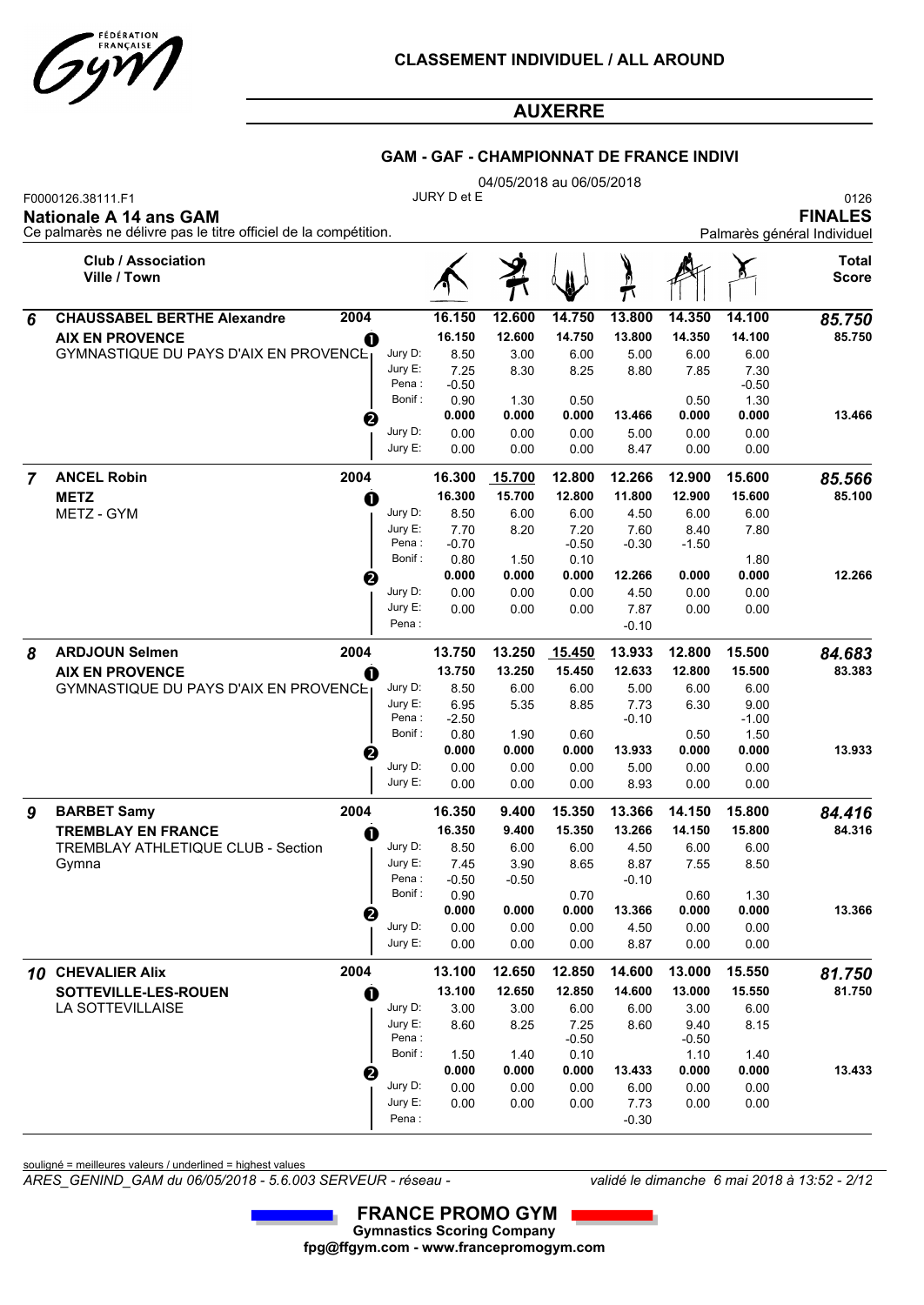

#### **GAM - GAF - CHAMPIONNAT DE FRANCE INDIVI**

|                                                                                                                       |                  | 04/05/2018 au 06/05/2018 |                 |                 |         |                 |                 |                                                       |  |  |  |  |  |
|-----------------------------------------------------------------------------------------------------------------------|------------------|--------------------------|-----------------|-----------------|---------|-----------------|-----------------|-------------------------------------------------------|--|--|--|--|--|
| F0000126.38111.F1<br><b>Nationale A 14 ans GAM</b><br>Ce palmarès ne délivre pas le titre officiel de la compétition. |                  | JURY D et E              |                 |                 |         |                 |                 | 0126<br><b>FINALES</b><br>Palmarès général Individuel |  |  |  |  |  |
| <b>Club / Association</b><br>Ville / Town                                                                             |                  |                          |                 |                 |         |                 |                 | Total<br><b>Score</b>                                 |  |  |  |  |  |
| <b>CLAVREUL Titouan</b><br>11                                                                                         | 2004             | 15.700                   | 11.700          | 12.300          | 14.700  | 12.300          | 14.850          | 81.550                                                |  |  |  |  |  |
| <b>LAVAL</b>                                                                                                          | O                | 15.700                   | 11.700          | 12.300          | 14.700  | 12.300          | 14.850          | 81.550                                                |  |  |  |  |  |
| UNION SPORTIVE LAVALLOISE                                                                                             | Jury D:          | 8.50                     | 6.00            | 6.00            | 6.00    | 3.00            | 6.00            |                                                       |  |  |  |  |  |
|                                                                                                                       | Jury E:          | 7.30                     | 6.10            | 7.20            | 8.70    | 8.90            | 8.05            |                                                       |  |  |  |  |  |
|                                                                                                                       | Pena :<br>Bonif: | $-1.00$<br>0.90          | $-0.50$<br>0.10 | $-1.00$<br>0.10 |         | $-0.50$<br>0.90 | $-0.50$<br>1.30 |                                                       |  |  |  |  |  |
|                                                                                                                       | ❷                | 0.000                    | 0.000           | 0.000           | 13.300  | 0.000           | 0.000           | 13.300                                                |  |  |  |  |  |
|                                                                                                                       | Jury D:          | 0.00                     | 0.00            | 0.00            | 4.50    | 0.00            | 0.00            |                                                       |  |  |  |  |  |
|                                                                                                                       | Jury E:          | 0.00                     | 0.00            | 0.00            | 8.80    | 0.00            | 0.00            |                                                       |  |  |  |  |  |
| <b>DOUCET Pierre</b><br>11                                                                                            | 2004             | 12.850                   | 12.850          | 14.550          | 14.900  | 12.350          | 14.050          | 81.550                                                |  |  |  |  |  |
| <b>HENIN-BEAUMONT</b>                                                                                                 | 0                | 12.850                   | 12.850          | 14.550          | 12.233  | 12.350          | 14.050          | 78.883                                                |  |  |  |  |  |
| <b>HENIN GYM</b>                                                                                                      | Jury D:          | 6.00                     | 3.00            | 6.00            | 4.50    | 3.00            | 6.00            |                                                       |  |  |  |  |  |
|                                                                                                                       | Jury E:          | 7.85                     | 8.85            | 8.05            | 8.03    | 8.45            | 8.55            |                                                       |  |  |  |  |  |
|                                                                                                                       | Pena :<br>Bonif: | $-1.00$                  | $-0.50$<br>1.50 | 0.50            | $-0.30$ | $-0.50$<br>1.40 | $-1.00$<br>0.50 |                                                       |  |  |  |  |  |
|                                                                                                                       | €                | 0.000                    | 0.000           | 0.000           | 14.900  | 0.000           | 0.000           | 14.900                                                |  |  |  |  |  |
|                                                                                                                       | Jury D:          | 0.00                     | 0.00            | 0.00            | 6.00    | 0.00            | 0.00            |                                                       |  |  |  |  |  |
|                                                                                                                       | Jury E:          | 0.00                     | 0.00            | 0.00            | 8.90    | 0.00            | 0.00            |                                                       |  |  |  |  |  |
| <b>SANTAIS Matthéo</b><br>13                                                                                          | 2004             | 13.100                   | 13.800          | 14.200          | 12.466  | 12.400          | 15.450          | 81.416                                                |  |  |  |  |  |
| SOTTEVILLE-LES-ROUEN                                                                                                  | O                | 13.100                   | 13.800          | 14.200          | 12.466  | 12.400          | 15.450          | 81.416                                                |  |  |  |  |  |
| LA SOTTEVILLAISE                                                                                                      | Jury D:          | 6.00                     | 6.00            | 6.00            | 3.50    | 6.00            | 6.00            |                                                       |  |  |  |  |  |
|                                                                                                                       | Jury E:          | 8.10                     | 7.60            | 6.90            | 8.97    | 7.40            | 9.05            |                                                       |  |  |  |  |  |
|                                                                                                                       | Pena :<br>Bonif: | $-1.50$<br>0.50          | 0.20            | 1.30            |         | $-1.00$         | $-1.00$<br>1.40 |                                                       |  |  |  |  |  |
|                                                                                                                       | €                | 0.000                    | 0.000           | 0.000           | 12.366  | 0.000           | 0.000           | 12.366                                                |  |  |  |  |  |
|                                                                                                                       | Jury D:          | 0.00                     | 0.00            | 0.00            | 3.50    | 0.00            | 0.00            |                                                       |  |  |  |  |  |
|                                                                                                                       | Jury E:          | 0.00                     | 0.00            | 0.00            | 8.87    | 0.00            | 0.00            |                                                       |  |  |  |  |  |
| 14 DELAYE Noe                                                                                                         | 2004             | 13.700                   | 12.550          | 15.100          | 13.066  | 12.300          | 14.350          | 81.066                                                |  |  |  |  |  |
| <b>OULLINS</b>                                                                                                        | a                | 13.700                   | 12.550          | 15.100          | 12.600  | 12.300          | 14.350          | 80.600                                                |  |  |  |  |  |
| CASCOL GYM                                                                                                            | Jury D:          | 6.00                     | 6.00            | 6.00            | 5.00    | 6.00            | 6.00            |                                                       |  |  |  |  |  |
|                                                                                                                       | Jury E:<br>Pena: | 7.80                     | 5.95            | 8.50            | 7.70    | 6.30            | 7.75            |                                                       |  |  |  |  |  |
|                                                                                                                       | Bonif:           | $-0.60$<br>0.50          | 0.60            | 0.60            | $-0.10$ | $-0.50$<br>0.50 | 0.60            |                                                       |  |  |  |  |  |
|                                                                                                                       | €                | 0.000                    | 0.000           | 0.000           | 13.066  | 0.000           | 0.000           | 13.066                                                |  |  |  |  |  |
|                                                                                                                       | Jury D:          | 0.00                     | 0.00            | 0.00            | 5.00    | 0.00            | 0.00            |                                                       |  |  |  |  |  |
|                                                                                                                       | Jury E:          | 0.00                     | 0.00            | 0.00            | 8.37    | 0.00            | 0.00            |                                                       |  |  |  |  |  |
|                                                                                                                       | Pena :           |                          |                 |                 | $-0.30$ |                 |                 |                                                       |  |  |  |  |  |
| 15 DUBOUT Alexis                                                                                                      | 2004             | 13.700                   | 12.250          | 15.100          | 12.433  | 12.200          | 14.400          | 80.083                                                |  |  |  |  |  |
| <b>LA CELLE SAINT CLOUD</b>                                                                                           | $\bf{0}$         | 13.700                   | 12.250          | 15.100          | 11.133  | 12.200          | 14.400          | 78.783                                                |  |  |  |  |  |
| LA CELLE SAINT CLOUD GYM                                                                                              | Jury D:          | 6.00                     | 6.00            | 6.00            | 3.50    | 6.00            | 6.00            |                                                       |  |  |  |  |  |
|                                                                                                                       | Jury E:<br>Pena: | 7.20                     | 5.65            | 8.50            | 7.63    | 7.20<br>$-1.00$ | 7.10            |                                                       |  |  |  |  |  |
|                                                                                                                       | Bonif:           | 0.50                     | 0.60            | 0.60            |         |                 | 1.30            |                                                       |  |  |  |  |  |
|                                                                                                                       | €                | 0.000                    | 0.000           | 0.000           | 12.433  | 0.000           | 0.000           | 12.433                                                |  |  |  |  |  |
|                                                                                                                       | Jury D:          | 0.00                     | 0.00            | 0.00            | 3.50    | 0.00            | 0.00            |                                                       |  |  |  |  |  |
|                                                                                                                       | Jury E:          | 0.00                     | 0.00            | 0.00            | 8.93    | 0.00            | 0.00            |                                                       |  |  |  |  |  |

souligné = meilleures valeurs / underlined = highest values

*ARES\_GENIND\_GAM du 06/05/2018 - 5.6.003 SERVEUR - réseau - validé le dimanche 6 mai 2018 à 13:52 - 3/12*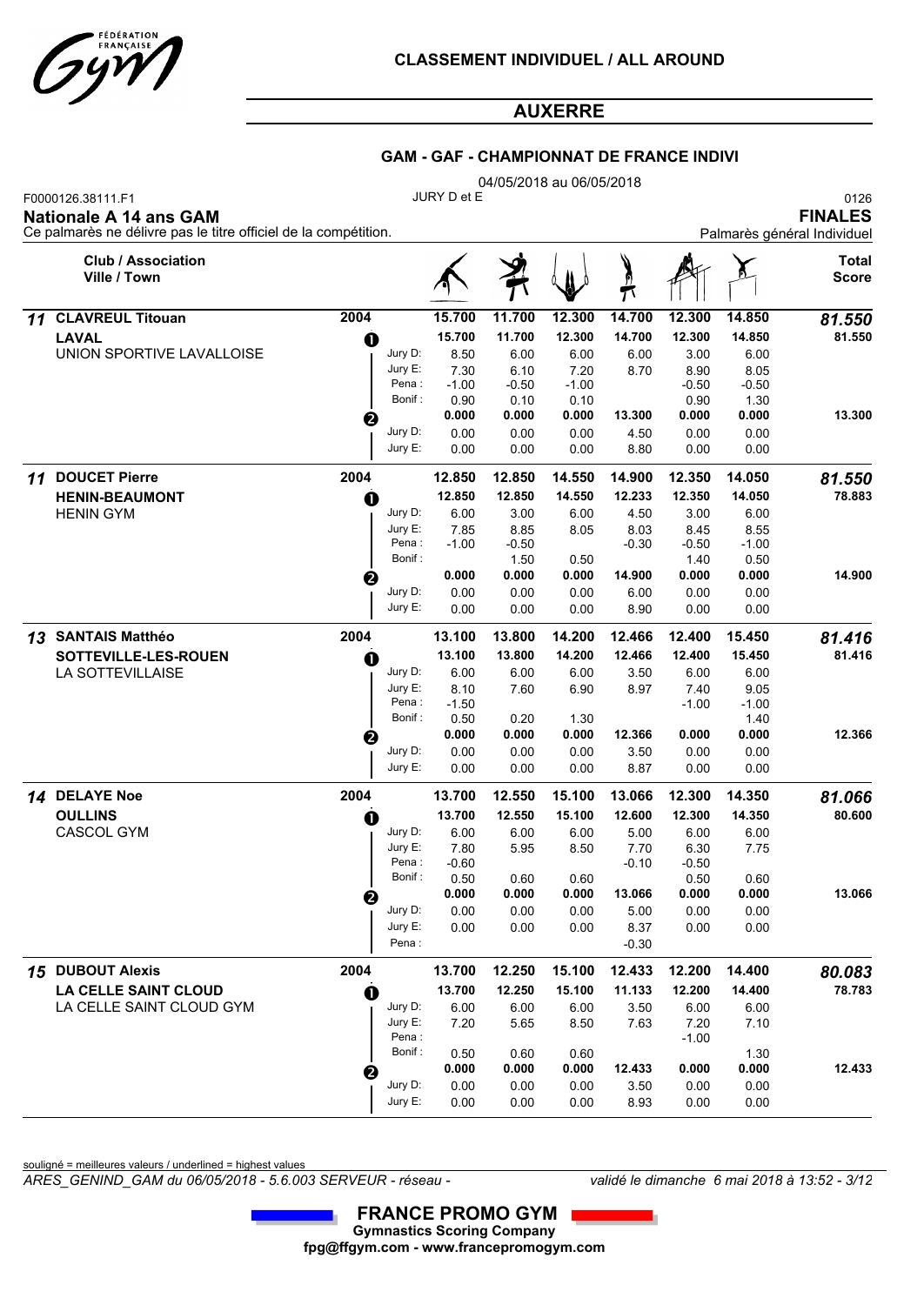

#### **GAM - GAF - CHAMPIONNAT DE FRANCE INDIVI**

|    |                                                                                                                       |      |                       |                 | 04/05/2018 au 06/05/2018 |                |                 |                 |                 |                                                       |
|----|-----------------------------------------------------------------------------------------------------------------------|------|-----------------------|-----------------|--------------------------|----------------|-----------------|-----------------|-----------------|-------------------------------------------------------|
|    | F0000126.38111.F1<br><b>Nationale A 14 ans GAM</b><br>Ce palmarès ne délivre pas le titre officiel de la compétition. |      |                       | JURY D et E     |                          |                |                 |                 |                 | 0126<br><b>FINALES</b><br>Palmarès général Individuel |
|    | <b>Club / Association</b><br>Ville / Town                                                                             |      |                       |                 |                          |                |                 |                 |                 | Total<br><b>Score</b>                                 |
| 15 | <b>NAVASSARTIAN Leo</b>                                                                                               | 2004 |                       | 13.100          | 12.400                   | 13.550         | 12.333          | 12.500          | 16.200          | 80.083                                                |
|    | <b>PARIS</b>                                                                                                          | O    |                       | 13.100          | 12.400                   | 13.550         | 11.233          | 12.500          | 16.200          | 78.983                                                |
|    | EN AVANT ! DE PARIS                                                                                                   |      | Jury D:               | 6.00            | 6.00                     | 6.00           | 3.50            | 6.00            | 6.00            |                                                       |
|    |                                                                                                                       |      | Jury E:               | 7.60            | 6.30                     | 7.05           | 7.73            | 6.40            | 8.90            |                                                       |
|    |                                                                                                                       |      | Pena :<br>Bonif:      | $-1.00$<br>0.50 | 0.10                     | 0.50           |                 | $-0.50$<br>0.60 | $-0.50$<br>1.80 |                                                       |
|    |                                                                                                                       |      |                       | 0.000           | 0.000                    | 0.000          | 12.333          | 0.000           | 0.000           | 12.333                                                |
|    |                                                                                                                       | ❷    | Jury D:               | 0.00            | 0.00                     | 0.00           | 4.50            | 0.00            | 0.00            |                                                       |
|    |                                                                                                                       |      | Jury E:               | 0.00            | 0.00                     | 0.00           | 7.83            | 0.00            | 0.00            |                                                       |
|    | 17 LE CROM Noah                                                                                                       | 2004 |                       | 11.550          | 14.600                   | 13.200         | 12.166          | 13.200          | 15.350          | 80.066                                                |
|    | <b>MONTOIR DE BRETAGNE</b>                                                                                            |      |                       |                 |                          |                |                 |                 |                 |                                                       |
|    | LA STEPHANOISE DE MONTOIR                                                                                             |      | Jury D:               | 6.00            | 6.00                     | 6.00           | 3.50            | 6.00            | 6.00            |                                                       |
|    |                                                                                                                       |      | Jury E:               | 6.05            | 7.20                     | 7.70           | 8.67            | 8.10            | 7.95            |                                                       |
|    |                                                                                                                       |      | Pena:<br>Bonif:       | $-0.50$         | 1.40                     | $-0.50$        |                 | $-1.00$<br>0.10 | 1.40            |                                                       |
| 18 | <b>COUSIN Noé</b>                                                                                                     | 2004 |                       | 12.450          | 14.450                   | 14.050         | 11.300          | 11.950          | 15.650          | 79.850                                                |
|    | <b>CHAMPIGNY</b>                                                                                                      | O    |                       | 12.450          | 14.450                   | 14.050         | 11.200          | 11.950          | 15.650          | 79.750                                                |
|    | RED STAR CLUB CHAMPIGNY SECTION                                                                                       |      | Jury D:               | 6.00            | 6.00                     | 6.00           | 2.00            | 6.00            | 8.50            |                                                       |
|    | <b>GYMNASTI</b>                                                                                                       |      | Jury E:               | 6.95            | 7.65                     | 7.55           | 9.20            | 6.85            | 7.65            |                                                       |
|    |                                                                                                                       |      | Pena:                 | $-0.50$         |                          |                |                 | $-1.00$         | $-0.50$         |                                                       |
|    |                                                                                                                       |      | Bonif:                |                 | 0.80                     | 0.50           |                 | 0.10            |                 |                                                       |
|    |                                                                                                                       | ❷    |                       | 0.000           | 0.000                    | 0.000          | 11.300          | 0.000           | 0.000           | 11.300                                                |
|    |                                                                                                                       |      | Jury D:<br>Jury $E$ : | 0.00            | 0.00                     | 0.00           | 2.00            | 0.00            | 0.00            |                                                       |
|    |                                                                                                                       |      |                       | 0.00            | 0.00                     | 0.00           | 9.30            | 0.00            | 0.00            |                                                       |
|    | 19 OSTERGAARD Simon                                                                                                   | 2004 |                       | 14.450          | 12.000                   | 13.100         | 14.266          | 11.350          | 13.400          | 78.566                                                |
|    | <b>AGEN</b><br>LES PATRIOTES AGENAIS                                                                                  | O    | Jury D:               | 14.450<br>6.00  | 12.000<br>3.00           | 13.100<br>6.00 | 14.266<br>5.00  | 11.350<br>6.00  | 13.400<br>6.00  | 78.566                                                |
|    |                                                                                                                       |      | Jury E:               | 8.45            | 7.60                     | 7.00           | 8.97            | 7.75            | 7.90            |                                                       |
|    |                                                                                                                       |      | Pena:                 | $-0.50$         |                          |                |                 | $-2.50$         | $-0.50$         |                                                       |
|    |                                                                                                                       |      | Bonif:                | 0.50            | 1.40                     | 0.10           | 0.30            | 0.10            |                 |                                                       |
|    |                                                                                                                       | ❷    |                       | 0.000           | 0.000                    | 0.000          | 12.400          | 0.000           | 0.000           | 12.400                                                |
|    |                                                                                                                       |      | Jury D:<br>Jury E:    | 0.00            | 0.00                     | 0.00           | 3.50            | 0.00            | 0.00            |                                                       |
|    |                                                                                                                       |      |                       | 0.00            | 0.00                     | 0.00           | 8.90            | 0.00            | 0.00            |                                                       |
|    | 20 MATRE Axel                                                                                                         | 2004 |                       | 13.500          | 12.850                   | 13.400         | 12.200          | 12.550          | 13.900          | 78.400                                                |
|    | <b>OYONNAX</b>                                                                                                        | 0    |                       | 13.500          | 12.850                   | 13.400         | 11.100          | 12.550          | 13.900          | 77.300                                                |
|    | LES ENFANTS DU DEVOIR                                                                                                 |      | Jury D:               | 6.00            | 3.00                     | 6.00           | 3.50            | 3.00            | 3.00            |                                                       |
|    |                                                                                                                       |      | Jury E:<br>Pena:      | 8.50<br>$-1.00$ | 8.55                     | 6.90           | 7.90<br>$-0.30$ | 8.95            | 9.40            |                                                       |
|    |                                                                                                                       |      | Bonif:                |                 | 1.30                     | 0.50           |                 | 0.60            | 1.50            |                                                       |
|    |                                                                                                                       | 2    |                       | 0.000           | 0.000                    | 0.000          | 12.200          | 0.000           | 0.000           | 12.200                                                |
|    |                                                                                                                       |      | Jury D:               | 0.00            | 0.00                     | 0.00           | 3.50            | 0.00            | 0.00            |                                                       |
|    |                                                                                                                       |      | Jury E:               | 0.00            | 0.00                     | 0.00           | 8.70            | 0.00            | 0.00            |                                                       |

souligné = meilleures valeurs / underlined = highest values

*ARES\_GENIND\_GAM du 06/05/2018 - 5.6.003 SERVEUR - réseau - validé le dimanche 6 mai 2018 à 13:52 - 4/12*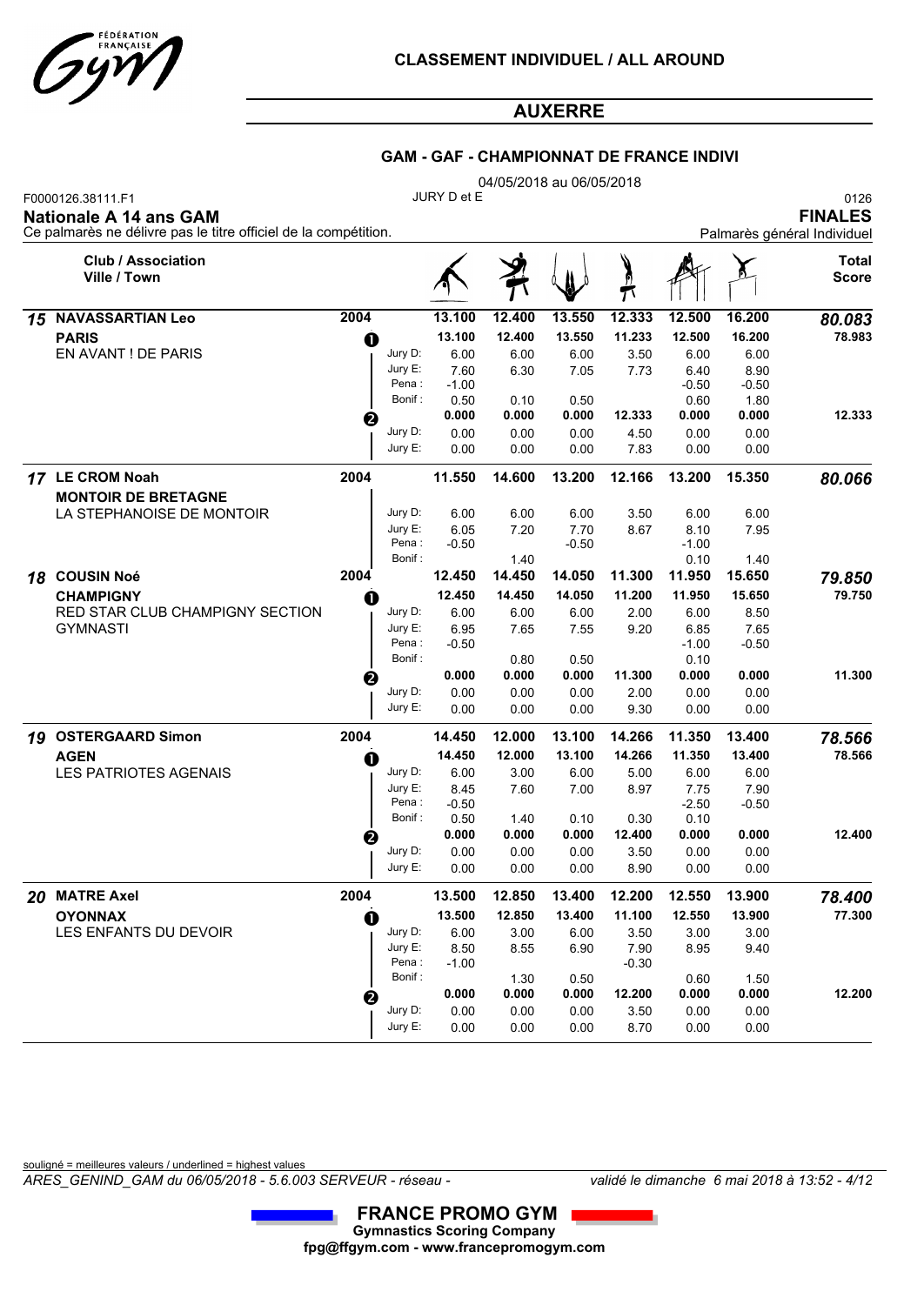

#### **GAM - GAF - CHAMPIONNAT DE FRANCE INDIVI**

|    | F0000126.38111.F1<br><b>Nationale A 14 ans GAM</b> |                                                                                                                                                                                                                                                                                                                                                                                                                                                                                                                                                                                                                                                                                                                                                                                                                                                                                                                                                                                                                                                                                                                                                                                                                                                                                                                                                                                                                                                                                                                                                                                                                                                                                             |                    |                 |              |                 |                 |                 |              | 0126<br><b>FINALES</b>       |
|----|----------------------------------------------------|---------------------------------------------------------------------------------------------------------------------------------------------------------------------------------------------------------------------------------------------------------------------------------------------------------------------------------------------------------------------------------------------------------------------------------------------------------------------------------------------------------------------------------------------------------------------------------------------------------------------------------------------------------------------------------------------------------------------------------------------------------------------------------------------------------------------------------------------------------------------------------------------------------------------------------------------------------------------------------------------------------------------------------------------------------------------------------------------------------------------------------------------------------------------------------------------------------------------------------------------------------------------------------------------------------------------------------------------------------------------------------------------------------------------------------------------------------------------------------------------------------------------------------------------------------------------------------------------------------------------------------------------------------------------------------------------|--------------------|-----------------|--------------|-----------------|-----------------|-----------------|--------------|------------------------------|
|    | <b>Club / Association</b><br>Ville / Town          |                                                                                                                                                                                                                                                                                                                                                                                                                                                                                                                                                                                                                                                                                                                                                                                                                                                                                                                                                                                                                                                                                                                                                                                                                                                                                                                                                                                                                                                                                                                                                                                                                                                                                             |                    |                 |              |                 |                 |                 |              | <b>Total</b><br><b>Score</b> |
| 21 | <b>ROMANENKO Ivan</b>                              | 2004                                                                                                                                                                                                                                                                                                                                                                                                                                                                                                                                                                                                                                                                                                                                                                                                                                                                                                                                                                                                                                                                                                                                                                                                                                                                                                                                                                                                                                                                                                                                                                                                                                                                                        |                    | 15.250          | 11.650       | 11.950          | 13.000          | 11.300          | 14.950       | 78.100                       |
|    | <b>AULNAY SOUS BOIS</b>                            |                                                                                                                                                                                                                                                                                                                                                                                                                                                                                                                                                                                                                                                                                                                                                                                                                                                                                                                                                                                                                                                                                                                                                                                                                                                                                                                                                                                                                                                                                                                                                                                                                                                                                             |                    | 15.250          | 11.650       | 11.950          | 0.000           | 11.300          | 14.950       | 65.100                       |
|    | LES AMIS GYMNASTES D'AULNAY /BOIS                  | 04/05/2018 au 06/05/2018<br>JURY D et E<br>Ce palmarès ne délivre pas le titre officiel de la compétition.<br>Palmarès général Individuel<br>O<br>Jury D:<br>8.50<br>3.00<br>0.00<br>6.00<br>6.00<br>6.00<br>Jury E:<br>6.95<br>6.95<br>0.00<br>6.80<br>8.65<br>7.75<br>Pena:<br>$-1.00$<br>$-1.00$<br>$-1.50$<br>$-0.50$<br>Bonif:<br>0.80<br>0.80<br>0.90<br>0.000<br>0.000<br>0.000<br>0.000<br>13.000<br>0.000<br>0<br>Jury D:<br>0.00<br>0.00<br>0.00<br>0.00<br>4.50<br>0.00<br>Jury E:<br>0.00<br>0.00<br>0.00<br>8.50<br>0.00<br>0.00<br>2004<br>11.950<br>13.650<br>14.050<br>11.400<br>12.300<br>14.600<br>11.950<br>11.233<br>12.300<br>14.600<br>13.650<br>14.050<br>$\mathbf 0$<br>Jury D:<br>3.00<br>3.00<br>6.00<br>2.00<br>3.00<br>6.00<br>Jury E:<br>7.65<br>9.05<br>8.45<br>9.60<br>8.60<br>9.23<br>Pena:<br>-0.50<br>$-0.50$<br>Bonif:<br>1.30<br>0.10<br>0.20<br>1.60<br>0.000<br>0.000<br>0.000<br>0.000<br>0.000<br>11.400<br>0<br>Jury D:<br>0.00<br>0.00<br>0.00<br>0.00<br>0.00<br>3.50<br>Jury E:<br>0.00<br>0.00<br>7.90<br>0.00<br>0.00<br>0.00<br>2004<br>13.266<br>13.200<br>13.400<br>13.250<br>11.850<br>12.350<br>13.200<br>13.400<br>13.250<br>13.266<br>11.850<br>12.350<br>O<br>Jury D:<br>6.00<br>8.50<br>5.00<br>6.00<br>6.00<br>6.00<br>Jury E:<br>6.80<br>8.37<br>5.85<br>6.35<br>7.70<br>6.75<br>Pena:<br>$-0.50$<br>-2.00<br>$-0.50$<br>$-0.50$<br>$-0.10$<br>Bonif:<br>0.60<br>0.50<br>0.50<br>0.000<br>0.000<br>0.000<br>0.000<br>0.000<br>12.400<br>€<br>Jury D:<br>0.00<br>0.00<br>0.00<br>3.50<br>0.00<br>0.00<br>Jury E:<br>0.00<br>0.00<br>0.00<br>8.90<br>0.00<br>0.00<br>2004<br>16.750<br>6.900<br>14.050<br>12.133<br>10.550<br>15.750 |                    |                 |              |                 |                 |                 |              |                              |
|    | 22 LAMRI Nael<br>23 CLEMENT Tom                    |                                                                                                                                                                                                                                                                                                                                                                                                                                                                                                                                                                                                                                                                                                                                                                                                                                                                                                                                                                                                                                                                                                                                                                                                                                                                                                                                                                                                                                                                                                                                                                                                                                                                                             |                    |                 |              |                 |                 |                 |              |                              |
|    |                                                    |                                                                                                                                                                                                                                                                                                                                                                                                                                                                                                                                                                                                                                                                                                                                                                                                                                                                                                                                                                                                                                                                                                                                                                                                                                                                                                                                                                                                                                                                                                                                                                                                                                                                                             |                    |                 |              |                 |                 |                 |              |                              |
|    |                                                    |                                                                                                                                                                                                                                                                                                                                                                                                                                                                                                                                                                                                                                                                                                                                                                                                                                                                                                                                                                                                                                                                                                                                                                                                                                                                                                                                                                                                                                                                                                                                                                                                                                                                                             |                    |                 |              |                 |                 |                 |              | 13.000                       |
|    |                                                    |                                                                                                                                                                                                                                                                                                                                                                                                                                                                                                                                                                                                                                                                                                                                                                                                                                                                                                                                                                                                                                                                                                                                                                                                                                                                                                                                                                                                                                                                                                                                                                                                                                                                                             |                    |                 |              |                 |                 |                 |              |                              |
|    |                                                    |                                                                                                                                                                                                                                                                                                                                                                                                                                                                                                                                                                                                                                                                                                                                                                                                                                                                                                                                                                                                                                                                                                                                                                                                                                                                                                                                                                                                                                                                                                                                                                                                                                                                                             |                    |                 |              |                 |                 |                 |              |                              |
|    |                                                    |                                                                                                                                                                                                                                                                                                                                                                                                                                                                                                                                                                                                                                                                                                                                                                                                                                                                                                                                                                                                                                                                                                                                                                                                                                                                                                                                                                                                                                                                                                                                                                                                                                                                                             |                    |                 |              |                 |                 |                 |              | 77.950                       |
|    | <b>OULLINS</b>                                     |                                                                                                                                                                                                                                                                                                                                                                                                                                                                                                                                                                                                                                                                                                                                                                                                                                                                                                                                                                                                                                                                                                                                                                                                                                                                                                                                                                                                                                                                                                                                                                                                                                                                                             |                    |                 |              |                 |                 |                 |              | 77.783                       |
|    | <b>CASCOL GYM</b>                                  |                                                                                                                                                                                                                                                                                                                                                                                                                                                                                                                                                                                                                                                                                                                                                                                                                                                                                                                                                                                                                                                                                                                                                                                                                                                                                                                                                                                                                                                                                                                                                                                                                                                                                             |                    |                 |              |                 |                 |                 |              |                              |
|    |                                                    |                                                                                                                                                                                                                                                                                                                                                                                                                                                                                                                                                                                                                                                                                                                                                                                                                                                                                                                                                                                                                                                                                                                                                                                                                                                                                                                                                                                                                                                                                                                                                                                                                                                                                             |                    |                 |              |                 |                 |                 |              |                              |
|    |                                                    |                                                                                                                                                                                                                                                                                                                                                                                                                                                                                                                                                                                                                                                                                                                                                                                                                                                                                                                                                                                                                                                                                                                                                                                                                                                                                                                                                                                                                                                                                                                                                                                                                                                                                             |                    |                 |              |                 |                 |                 |              |                              |
|    |                                                    |                                                                                                                                                                                                                                                                                                                                                                                                                                                                                                                                                                                                                                                                                                                                                                                                                                                                                                                                                                                                                                                                                                                                                                                                                                                                                                                                                                                                                                                                                                                                                                                                                                                                                             |                    |                 |              |                 |                 |                 |              | 11.400                       |
|    |                                                    |                                                                                                                                                                                                                                                                                                                                                                                                                                                                                                                                                                                                                                                                                                                                                                                                                                                                                                                                                                                                                                                                                                                                                                                                                                                                                                                                                                                                                                                                                                                                                                                                                                                                                             |                    |                 |              |                 |                 |                 |              |                              |
|    |                                                    |                                                                                                                                                                                                                                                                                                                                                                                                                                                                                                                                                                                                                                                                                                                                                                                                                                                                                                                                                                                                                                                                                                                                                                                                                                                                                                                                                                                                                                                                                                                                                                                                                                                                                             |                    |                 |              |                 |                 |                 |              |                              |
|    |                                                    |                                                                                                                                                                                                                                                                                                                                                                                                                                                                                                                                                                                                                                                                                                                                                                                                                                                                                                                                                                                                                                                                                                                                                                                                                                                                                                                                                                                                                                                                                                                                                                                                                                                                                             |                    |                 |              |                 |                 |                 |              | 77.316                       |
|    | <b>LA TESTE</b>                                    |                                                                                                                                                                                                                                                                                                                                                                                                                                                                                                                                                                                                                                                                                                                                                                                                                                                                                                                                                                                                                                                                                                                                                                                                                                                                                                                                                                                                                                                                                                                                                                                                                                                                                             |                    |                 |              |                 |                 |                 |              | 77.316                       |
|    | LES JEUNES DU CAPTALAT LA TESTE                    |                                                                                                                                                                                                                                                                                                                                                                                                                                                                                                                                                                                                                                                                                                                                                                                                                                                                                                                                                                                                                                                                                                                                                                                                                                                                                                                                                                                                                                                                                                                                                                                                                                                                                             |                    |                 |              |                 |                 |                 |              |                              |
|    |                                                    |                                                                                                                                                                                                                                                                                                                                                                                                                                                                                                                                                                                                                                                                                                                                                                                                                                                                                                                                                                                                                                                                                                                                                                                                                                                                                                                                                                                                                                                                                                                                                                                                                                                                                             |                    |                 |              |                 |                 |                 |              |                              |
|    |                                                    |                                                                                                                                                                                                                                                                                                                                                                                                                                                                                                                                                                                                                                                                                                                                                                                                                                                                                                                                                                                                                                                                                                                                                                                                                                                                                                                                                                                                                                                                                                                                                                                                                                                                                             |                    |                 |              |                 |                 |                 |              |                              |
|    |                                                    |                                                                                                                                                                                                                                                                                                                                                                                                                                                                                                                                                                                                                                                                                                                                                                                                                                                                                                                                                                                                                                                                                                                                                                                                                                                                                                                                                                                                                                                                                                                                                                                                                                                                                             |                    |                 |              |                 |                 |                 |              | 12.400                       |
|    |                                                    |                                                                                                                                                                                                                                                                                                                                                                                                                                                                                                                                                                                                                                                                                                                                                                                                                                                                                                                                                                                                                                                                                                                                                                                                                                                                                                                                                                                                                                                                                                                                                                                                                                                                                             |                    |                 |              |                 |                 |                 |              |                              |
|    |                                                    |                                                                                                                                                                                                                                                                                                                                                                                                                                                                                                                                                                                                                                                                                                                                                                                                                                                                                                                                                                                                                                                                                                                                                                                                                                                                                                                                                                                                                                                                                                                                                                                                                                                                                             |                    |                 |              |                 |                 |                 |              |                              |
|    | 24 LE GROS Tom<br><b>LANESTER</b>                  |                                                                                                                                                                                                                                                                                                                                                                                                                                                                                                                                                                                                                                                                                                                                                                                                                                                                                                                                                                                                                                                                                                                                                                                                                                                                                                                                                                                                                                                                                                                                                                                                                                                                                             |                    |                 |              |                 |                 |                 |              | 76.133                       |
|    | LANESTER GYMNASTIQUE                               |                                                                                                                                                                                                                                                                                                                                                                                                                                                                                                                                                                                                                                                                                                                                                                                                                                                                                                                                                                                                                                                                                                                                                                                                                                                                                                                                                                                                                                                                                                                                                                                                                                                                                             | Jury D:            | 8.50            | 6.00         | 6.00            | 3.50            | 6.00            | 8.50         |                              |
|    |                                                    |                                                                                                                                                                                                                                                                                                                                                                                                                                                                                                                                                                                                                                                                                                                                                                                                                                                                                                                                                                                                                                                                                                                                                                                                                                                                                                                                                                                                                                                                                                                                                                                                                                                                                             | Jury E:            | 7.25            | 3.40         | 8.35            | 8.63            | 5.05            | 7.75         |                              |
|    |                                                    |                                                                                                                                                                                                                                                                                                                                                                                                                                                                                                                                                                                                                                                                                                                                                                                                                                                                                                                                                                                                                                                                                                                                                                                                                                                                                                                                                                                                                                                                                                                                                                                                                                                                                             | Pena:              |                 | $-2.50$      | -0.50           |                 | $-1.00$         | -0.50        |                              |
|    |                                                    |                                                                                                                                                                                                                                                                                                                                                                                                                                                                                                                                                                                                                                                                                                                                                                                                                                                                                                                                                                                                                                                                                                                                                                                                                                                                                                                                                                                                                                                                                                                                                                                                                                                                                             | Bonif:             | 1.00            |              | 0.20            |                 | 0.50            |              |                              |
|    | 25 REZEAU Corentin                                 | 2004                                                                                                                                                                                                                                                                                                                                                                                                                                                                                                                                                                                                                                                                                                                                                                                                                                                                                                                                                                                                                                                                                                                                                                                                                                                                                                                                                                                                                                                                                                                                                                                                                                                                                        |                    | 12.550          | 14.150       | 13.350          | 12.266          | 10.550          | 13.050       | 75.916                       |
|    | <b>VALLAURIS</b>                                   | O                                                                                                                                                                                                                                                                                                                                                                                                                                                                                                                                                                                                                                                                                                                                                                                                                                                                                                                                                                                                                                                                                                                                                                                                                                                                                                                                                                                                                                                                                                                                                                                                                                                                                           | Jury D:            | 12.550          | 14.150       | 13.350          | 11.866          | 10.550<br>6.00  | 13.050       | 75.516                       |
|    | ASSOCIATION SPORTIVE VALLAURIS<br>GOLFE-JUA        |                                                                                                                                                                                                                                                                                                                                                                                                                                                                                                                                                                                                                                                                                                                                                                                                                                                                                                                                                                                                                                                                                                                                                                                                                                                                                                                                                                                                                                                                                                                                                                                                                                                                                             | Jury E:            | 6.00<br>7.45    | 6.00<br>6.15 | 6.00<br>8.25    | 3.50<br>8.67    | 5.95            | 6.00<br>6.75 |                              |
|    |                                                    |                                                                                                                                                                                                                                                                                                                                                                                                                                                                                                                                                                                                                                                                                                                                                                                                                                                                                                                                                                                                                                                                                                                                                                                                                                                                                                                                                                                                                                                                                                                                                                                                                                                                                             | Pena:              | $-1.00$         |              | $-1.00$         | $-0.30$         | $-1.50$         | $-1.00$      |                              |
|    |                                                    |                                                                                                                                                                                                                                                                                                                                                                                                                                                                                                                                                                                                                                                                                                                                                                                                                                                                                                                                                                                                                                                                                                                                                                                                                                                                                                                                                                                                                                                                                                                                                                                                                                                                                             | Bonif:             | 0.10            | 2.00         | 0.10            |                 | 0.10            | 1.30         |                              |
|    |                                                    | ❷                                                                                                                                                                                                                                                                                                                                                                                                                                                                                                                                                                                                                                                                                                                                                                                                                                                                                                                                                                                                                                                                                                                                                                                                                                                                                                                                                                                                                                                                                                                                                                                                                                                                                           |                    | 0.000           | 0.000        | 0.000           | 12.266          | 0.000           | 0.000        | 12.266                       |
|    |                                                    |                                                                                                                                                                                                                                                                                                                                                                                                                                                                                                                                                                                                                                                                                                                                                                                                                                                                                                                                                                                                                                                                                                                                                                                                                                                                                                                                                                                                                                                                                                                                                                                                                                                                                             | Jury D:<br>Jury E: | 0.00<br>0.00    | 0.00<br>0.00 | 0.00<br>0.00    | 3.50<br>8.77    | 0.00<br>0.00    | 0.00<br>0.00 |                              |
|    |                                                    |                                                                                                                                                                                                                                                                                                                                                                                                                                                                                                                                                                                                                                                                                                                                                                                                                                                                                                                                                                                                                                                                                                                                                                                                                                                                                                                                                                                                                                                                                                                                                                                                                                                                                             |                    |                 |              |                 |                 |                 |              |                              |
|    | 26 GREGOIRE Thibaut<br><b>LE MANS</b>              | 2004                                                                                                                                                                                                                                                                                                                                                                                                                                                                                                                                                                                                                                                                                                                                                                                                                                                                                                                                                                                                                                                                                                                                                                                                                                                                                                                                                                                                                                                                                                                                                                                                                                                                                        |                    | 13.150          | 10.950       | 13.300          | 13.033          | 11.400          | 14.000       | 75.833                       |
|    | LA PERSEVERANTE                                    |                                                                                                                                                                                                                                                                                                                                                                                                                                                                                                                                                                                                                                                                                                                                                                                                                                                                                                                                                                                                                                                                                                                                                                                                                                                                                                                                                                                                                                                                                                                                                                                                                                                                                             | Jury D:            | 6.00            | 3.00         | 6.00            | 4.50            | 3.00            | 3.00         |                              |
|    |                                                    |                                                                                                                                                                                                                                                                                                                                                                                                                                                                                                                                                                                                                                                                                                                                                                                                                                                                                                                                                                                                                                                                                                                                                                                                                                                                                                                                                                                                                                                                                                                                                                                                                                                                                             | Jury E:<br>Pena :  | 7.65<br>$-1.00$ | 6.65         | 8.20<br>$-1.00$ | 8.63<br>$-0.10$ | 8.80<br>$-0.50$ | 9.50         |                              |
|    |                                                    |                                                                                                                                                                                                                                                                                                                                                                                                                                                                                                                                                                                                                                                                                                                                                                                                                                                                                                                                                                                                                                                                                                                                                                                                                                                                                                                                                                                                                                                                                                                                                                                                                                                                                             | Bonif:             | 0.50            | 1.30         | 0.10            |                 | 0.10            | 1.50         |                              |
|    |                                                    |                                                                                                                                                                                                                                                                                                                                                                                                                                                                                                                                                                                                                                                                                                                                                                                                                                                                                                                                                                                                                                                                                                                                                                                                                                                                                                                                                                                                                                                                                                                                                                                                                                                                                             |                    |                 |              |                 |                 |                 |              |                              |

souligné = meilleures valeurs / underlined = highest values

*ARES\_GENIND\_GAM du 06/05/2018 - 5.6.003 SERVEUR - réseau - validé le dimanche 6 mai 2018 à 13:52 - 5/12*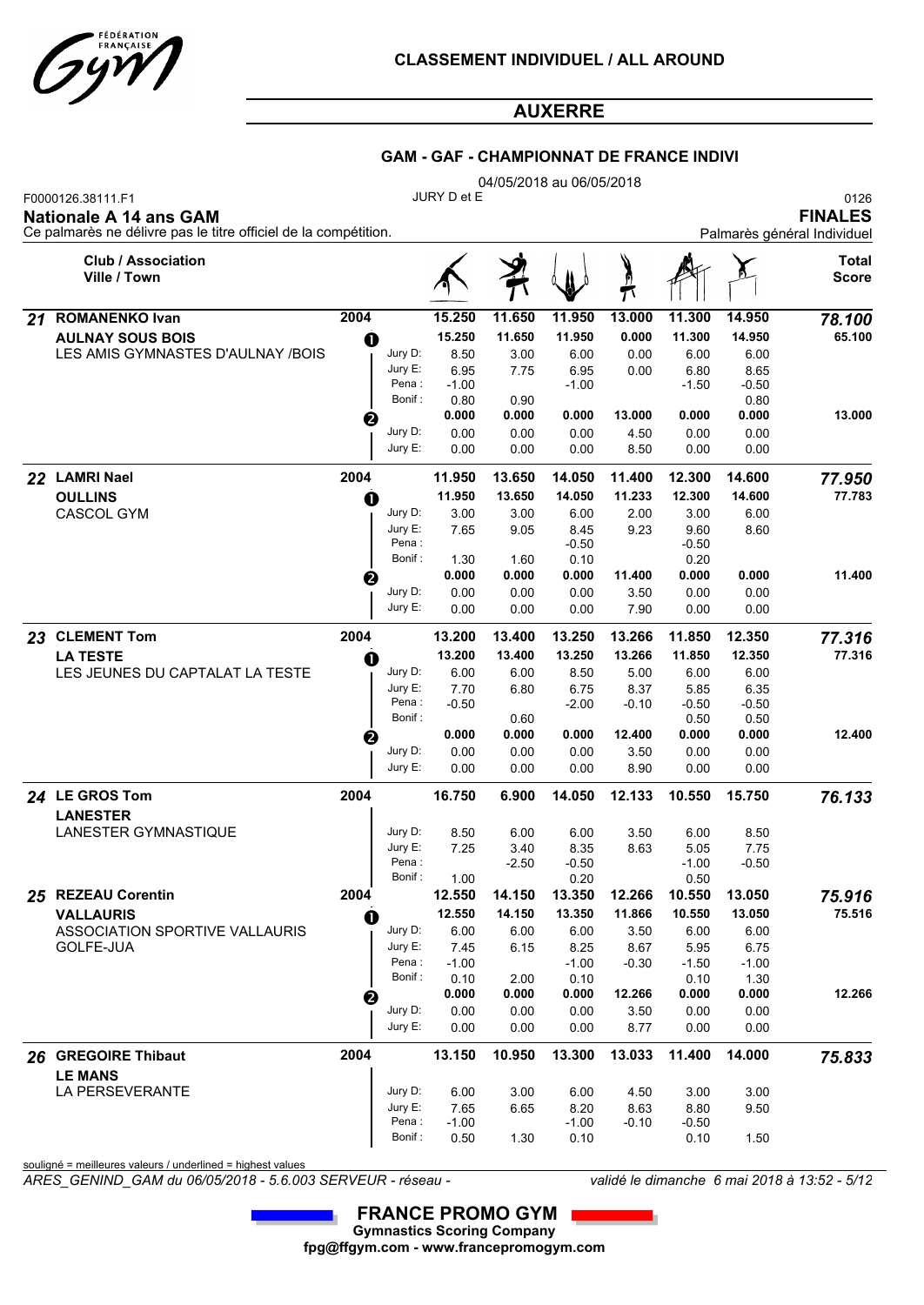

### **GAM - GAF - CHAMPIONNAT DE FRANCE INDIVI**

|    | F0000126.38111.F1                                                                         |          |                  | JURY D et E     | 04/05/2018 au 06/05/2018 |                 |                 |                 |                 | 0126                                          |
|----|-------------------------------------------------------------------------------------------|----------|------------------|-----------------|--------------------------|-----------------|-----------------|-----------------|-----------------|-----------------------------------------------|
|    | Nationale A 14 ans GAM<br>Ce palmarès ne délivre pas le titre officiel de la compétition. |          |                  |                 |                          |                 |                 |                 |                 | <b>FINALES</b><br>Palmarès général Individuel |
|    | <b>Club / Association</b><br>Ville / Town                                                 |          |                  |                 |                          |                 |                 |                 |                 | Total<br><b>Score</b>                         |
| 27 | <b>ALLUE Nathan</b>                                                                       | 2004     |                  | 12.450          | 9.250                    | 13.300          | 13.000          | 11.400          | 15.950          | 75.350                                        |
|    | <b>MAUBEUGE</b>                                                                           | O        |                  | 12.450          | 9.250                    | 13.300          | 13.000          | 11.400          | 15.950          | 75.350                                        |
|    | LA MAUBEUGEOISE                                                                           |          | Jury D:          | 6.00            | 6.00                     | 6.00            | 4.50            | 6.00            | 6.00            |                                               |
|    |                                                                                           |          | Jury E:<br>Pena: | 6.95<br>$-1.00$ | 3.65<br>$-0.50$          | 8.30<br>$-1.00$ | 8.80<br>$-0.30$ | 5.90<br>$-1.00$ | 8.95<br>$-0.50$ |                                               |
|    |                                                                                           |          | Bonif:           | 0.50            | 0.10                     |                 |                 | 0.50            | 1.50            |                                               |
|    |                                                                                           | 0        |                  | 0.000           | 0.000                    | 0.000           | 12.833          | 0.000           | 0.000           | 12.833                                        |
|    |                                                                                           |          | Jury D:          | 0.00            | 0.00                     | 0.00            | 4.50            | 0.00            | 0.00            |                                               |
|    |                                                                                           |          | Jury E:          | 0.00            | 0.00                     | 0.00            | 8.63            | 0.00            | 0.00            |                                               |
|    |                                                                                           |          | Pena:            |                 |                          |                 | $-0.30$         |                 |                 |                                               |
| 28 | <b>GODMENT Tlio</b>                                                                       | 2004     |                  | 11.150          | 12.150                   | 13.800          | 12.733          | 10.650          | 14.750          | 75.233                                        |
|    | <b>LAVAL</b>                                                                              | O        |                  | 11.150          | 12.150                   | 13.800          | 11.200          | 10.650          | 14.750          | 73.700                                        |
|    | <b>LAVAL BOURNY GYM</b>                                                                   |          | Jury D:          | 3.00            | 3.00                     | 6.00            | 3.50            | 3.00            | 6.00            |                                               |
|    |                                                                                           |          | Jury E:          | 8.25            | 7.85                     | 7.70            | 7.70            | 8.25            | 8.35            |                                               |
|    |                                                                                           |          | Pena:<br>Bonif:  | $-1.00$<br>0.90 | 1.30                     | 0.10            |                 | $-1.50$<br>0.90 | $-0.50$<br>0.90 |                                               |
|    |                                                                                           | ❷        |                  | 0.000           | 0.000                    | 0.000           | 12.733          | 0.000           | 0.000           | 12.733                                        |
|    |                                                                                           |          | Jury D:          | 0.00            | 0.00                     | 0.00            | 3.50            | 0.00            | 0.00            |                                               |
|    |                                                                                           |          | Jury E:          | 0.00            | 0.00                     | 0.00            | 8.93            | 0.00            | 0.00            |                                               |
|    |                                                                                           |          | Bonif:           |                 |                          |                 | 0.30            |                 |                 |                                               |
| 29 | <b>GALETY Antony</b>                                                                      | 2004     |                  | 13.900          | 11.900                   | 12.750          | 11.966          | 10.950          | 13.750          | 75.216                                        |
|    | <b>MONTLUEL</b>                                                                           | O        |                  | 13.900          | 11.900                   | 12.750          | 11.966          | 10.950          | 13.750          | 75.216                                        |
|    | LA SEREINE GYMNASTIQUE MONTLUEL                                                           |          | Jury D:          | 6.00            | 3.00                     | 6.00            | 3.50            | 6.00            | 3.00            |                                               |
|    |                                                                                           |          | Jury E:<br>Pena: | 8.40<br>$-1.00$ | 7.50                     | 7.25<br>$-0.50$ | 8.57<br>$-0.10$ | 7.45<br>$-2.50$ | 9.35            |                                               |
|    |                                                                                           |          | Bonif:           | 0.50            | 1.40                     |                 |                 |                 | 1.40            |                                               |
|    |                                                                                           | 0        |                  | 0.000           | 0.000                    | 0.000           | 11.333          | 0.000           | 0.000           | 11.333                                        |
|    |                                                                                           |          | Jury D:          | 0.00            | 0.00                     | 0.00            | 3.50            | 0.00            | 0.00            |                                               |
|    |                                                                                           |          | Jury E:          | 0.00            | 0.00                     | 0.00            | 7.83            | 0.00            | 0.00            |                                               |
|    | 30 VILLENEUVE Hugo                                                                        | 2004     |                  | 11.350          | 13.900                   | 13.750          | 11.166          | 11.000          | 14.000          | 75.166                                        |
|    | <b>MONACO</b>                                                                             | $\bf{0}$ |                  | 11.350          | 13.900                   | 13.750          | 11.166          | 11.000          | 14.000          | 75.166                                        |
|    | ETOILE DE MONACO                                                                          |          | Jury D:          | 6.00            | 6.00                     | 6.00            | 3.50            | 6.00            | 6.00            |                                               |
|    |                                                                                           |          | Jury E:<br>Pena: | 6.35            | 6.00                     | 7.65            | 7.77            | 6.50            | 8.00            |                                               |
|    |                                                                                           |          | Bonif:           | $-1.00$         | 1.90                     | 0.10            | $-0.10$         | $-1.50$         |                 |                                               |
|    |                                                                                           |          |                  | 0.000           | 0.000                    | 0.000           | 10.700          | 0.000           | 0.000           | 10.700                                        |
|    |                                                                                           |          | Jury D:          | 0.00            | 0.00                     | 0.00            | 3.50            | 0.00            | 0.00            |                                               |
|    |                                                                                           |          | Jury E:          | 0.00            | 0.00                     | 0.00            | 7.50            | 0.00            | 0.00            |                                               |
|    |                                                                                           |          | Pena:            |                 |                          |                 | $-0.30$         |                 |                 |                                               |

souligné = meilleures valeurs / underlined = highest values

*ARES\_GENIND\_GAM du 06/05/2018 - 5.6.003 SERVEUR - réseau - validé le dimanche 6 mai 2018 à 13:52 - 6/12*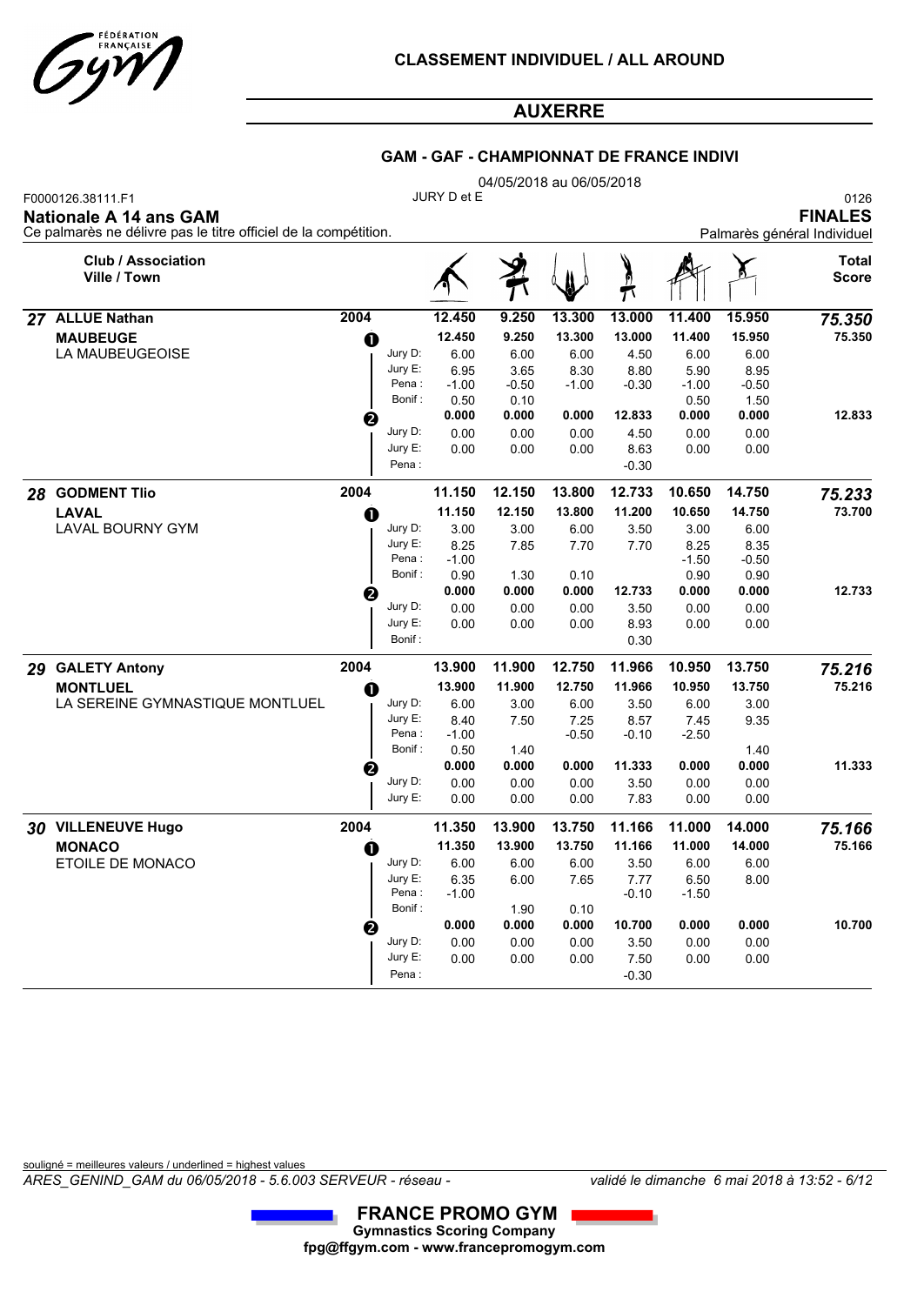

#### **GAM - GAF - CHAMPIONNAT DE FRANCE INDIVI**

|    |                                                                                                                       |                       |                 |                 | 04/05/2018 au 06/05/2018 |                 |                 |              |                                                       |
|----|-----------------------------------------------------------------------------------------------------------------------|-----------------------|-----------------|-----------------|--------------------------|-----------------|-----------------|--------------|-------------------------------------------------------|
|    | F0000126.38111.F1<br><b>Nationale A 14 ans GAM</b><br>Ce palmarès ne délivre pas le titre officiel de la compétition. |                       | JURY D et E     |                 |                          |                 |                 |              | 0126<br><b>FINALES</b><br>Palmarès général Individuel |
|    | <b>Club / Association</b><br>Ville / Town                                                                             |                       |                 |                 |                          | π               |                 |              | Total<br><b>Score</b>                                 |
| 31 | <b>MOURIER Jason</b><br>2004                                                                                          |                       | 11.800          | 11.000          | 13.200                   | 13.300          | 12.350          | 12.850       | 74.500                                                |
|    | <b>THOIRY</b>                                                                                                         | O                     | 11.800          | 11.000          | 13.200                   | 13.300          | 12.350          | 12.850       | 74.500                                                |
|    | AVENIR GESSIEN DE THOIRY                                                                                              | Jury D:               | 3.00            | 6.00            | 6.00                     | 4.50            | 3.00            | 3.00         |                                                       |
|    |                                                                                                                       | Jury E:<br>Pena:      | 7.40            | 4.10<br>$-0.50$ | 6.60                     | 8.80            | 8.95<br>$-0.50$ | 8.55         |                                                       |
|    |                                                                                                                       | Bonif :               | 1.40            | 1.40            | 0.60                     |                 | 0.90            | 1.30         |                                                       |
|    |                                                                                                                       | ❷                     | 0.000           | 0.000           | 0.000                    | 12.833          | 0.000           | 0.000        | 12.833                                                |
|    |                                                                                                                       | Jury D:               | 0.00            | 0.00            | 0.00                     | 4.50            | 0.00            | 0.00         |                                                       |
|    |                                                                                                                       | Jury E:               | 0.00            | 0.00            | 0.00                     | 8.63            | 0.00            | 0.00         |                                                       |
|    |                                                                                                                       | Pena:                 |                 |                 |                          | $-0.30$         |                 |              |                                                       |
|    | 32 DEZ Gabriel<br>2004                                                                                                |                       | 13.200          | 12.400          | 13.250                   | 11.733          | 10.800          | 13.100       | 74.483                                                |
|    | <b>BELLEGARDE S/VALSERINE</b>                                                                                         | O                     | 13.200          | 12.400          | 13.250                   | 11.733          | 10.800          | 13.100       | 74.483                                                |
|    | LES ENFANTS DE LA VALSERINE DE                                                                                        | Jury D:               | 6.00            | 3.00            | 6.00                     | 2.00            | 3.00            | 3.00         |                                                       |
|    | <b>BELLEGARD</b>                                                                                                      | Jury E:<br>Pena :     | 7.60<br>$-0.50$ | 8.00            | 7.25                     | 9.43            | 8.20<br>$-0.50$ | 8.60         |                                                       |
|    |                                                                                                                       | Bonif:                | 0.10            | 1.40            |                          | 0.30            | 0.10            | 1.50         |                                                       |
|    |                                                                                                                       | ℯ                     | 0.000           | 0.000           | 0.000                    | 11.100          | 0.000           | 0.000        | 11.100                                                |
|    |                                                                                                                       | Jury D:               | 0.00            | 0.00            | 0.00                     | 2.50            | 0.00            | 0.00         |                                                       |
|    |                                                                                                                       | Jury E:               | 0.00            | 0.00            | 0.00                     | 8.60            | 0.00            | 0.00         |                                                       |
|    | 2004<br>33 LAMRAOUI Adnane                                                                                            |                       | 15.200          | 5.500           | 13.550                   | 12.033          | 11.450          | 16.700       | 74.433                                                |
|    | <b>VELIZY</b>                                                                                                         | O                     | 15.200          | 5.500           | 13.550                   | 11.333          | 11.450          | 16.700       | 73.733                                                |
|    | <b>GYM AGRES VELIZY</b>                                                                                               | Jury D:               | 8.50            | 6.00            | 6.00                     | 3.50            | 6.00            | 6.00         |                                                       |
|    |                                                                                                                       | Jury E:<br>Pena:      | 7.70<br>$-1.00$ | 2.00<br>$-2.50$ | 6.95                     | 7.83            | 7.35<br>$-2.00$ | 8.70         |                                                       |
|    |                                                                                                                       | Bonif:                |                 |                 | 0.60                     |                 | 0.10            | 2.00         |                                                       |
|    |                                                                                                                       | 0                     | 0.000           | 0.000           | 0.000                    | 12.033          | 0.000           | 0.000        | 12.033                                                |
|    |                                                                                                                       | Jury D:               | 0.00            | 0.00            | 0.00                     | 3.50            | 0.00            | 0.00         |                                                       |
|    |                                                                                                                       | Jury E:               | 0.00            | 0.00            | 0.00                     | 8.53            | 0.00            | 0.00         |                                                       |
|    | 34 CORBY Mathieu<br>2004                                                                                              |                       | 12.350          | 12.050          | 14.450                   | 11.433          | 10.500          | 13.100       | 73.883                                                |
|    | <b>OBERHOFFEN</b>                                                                                                     | O                     | 12.350          | 12.050          | 14.450                   | 11.433          | 10.500          | 13.100       | 73.883                                                |
|    | SOCIETE DE GYMNASTIQUE OBERHOFFEN                                                                                     | Jury D:<br>Jury $E$ : | 6.00<br>7.35    | 6.00<br>6.05    | 6.00<br>8.45             | 2.00<br>9.43    | 3.00<br>7.60    | 3.00<br>8.70 |                                                       |
|    |                                                                                                                       | Pena:                 | $-1.00$         |                 |                          |                 | $-1.00$         |              |                                                       |
|    |                                                                                                                       | Bonif:                |                 |                 |                          |                 | 0.90            | 1.40         |                                                       |
|    |                                                                                                                       | 2                     | 0.000           | 0.000           | 0.000                    | 11.266          | 0.000           | 0.000        | 11.266                                                |
|    |                                                                                                                       | Jury D:<br>Jury E:    | 0.00            | 0.00            | 0.00                     | 2.00            | 0.00            | 0.00         |                                                       |
|    |                                                                                                                       |                       | 0.00            | 0.00            | 0.00                     | 9.27            | 0.00            | 0.00         |                                                       |
|    | 35 SPRANGERS Elio<br>2004                                                                                             |                       | 14.350          | 11.050          | 13.250                   | 11.900          | 10.000          | 13.250       | 73.800                                                |
|    | <b>METZ</b>                                                                                                           | o                     | 14.350          | 11.050          | 13.250                   | 11.900          | 10.000          | 13.250       | 73.800                                                |
|    | METZ - GYM                                                                                                            | Jury D:<br>Jury E:    | 8.50<br>6.05    | 3.00<br>6.75    | 6.00<br>7.75             | 3.50<br>8.70    | 3.00<br>7.00    | 6.00<br>7.25 |                                                       |
|    |                                                                                                                       | Pena :                | $-1.00$         |                 | $-0.50$                  | $-0.30$         | $-0.50$         | $-0.50$      |                                                       |
|    |                                                                                                                       | Bonif :               | 0.80            | 1.30            |                          |                 | 0.50            | 0.50         |                                                       |
|    |                                                                                                                       |                       | 0.000           | 0.000           | 0.000                    | 11.133          | 0.000           | 0.000        | 11.133                                                |
|    |                                                                                                                       | Jury D:<br>Jury E:    | 0.00            | 0.00            | 0.00                     | 3.50            | 0.00            | 0.00         |                                                       |
|    |                                                                                                                       | Pena:                 | 0.00            | 0.00            | 0.00                     | 7.73<br>$-0.10$ | 0.00            | 0.00         |                                                       |
|    |                                                                                                                       |                       |                 |                 |                          |                 |                 |              |                                                       |

souligné = meilleures valeurs / underlined = highest values

*ARES\_GENIND\_GAM du 06/05/2018 - 5.6.003 SERVEUR - réseau - validé le dimanche 6 mai 2018 à 13:52 - 7/12*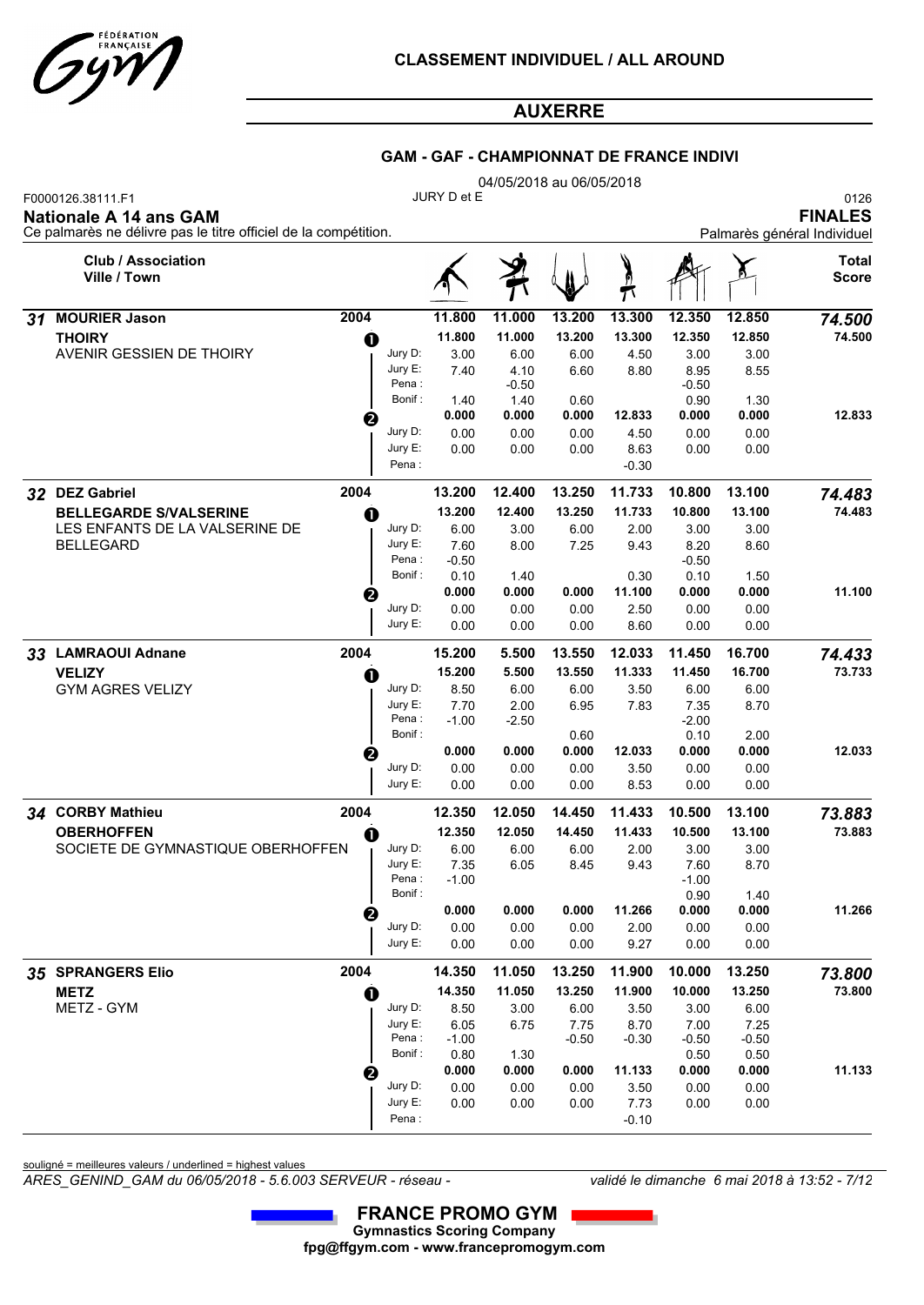

#### **GAM - GAF - CHAMPIONNAT DE FRANCE INDIVI**

|                                                                                                                                                                  |      |                   |                 |                 | 04/05/2018 au 06/05/2018 |                 |                 |               |                                                       |
|------------------------------------------------------------------------------------------------------------------------------------------------------------------|------|-------------------|-----------------|-----------------|--------------------------|-----------------|-----------------|---------------|-------------------------------------------------------|
| F0000126.38111.F1<br><b>Nationale A 14 ans GAM</b><br>Ce palmarès ne délivre pas le titre officiel de la compétition.                                            |      |                   | JURY D et E     |                 |                          |                 |                 |               | 0126<br><b>FINALES</b><br>Palmarès général Individuel |
| <b>Club / Association</b><br>Ville / Town                                                                                                                        |      |                   |                 |                 |                          | )<br>!          |                 |               | Total<br><b>Score</b>                                 |
| 2004<br>36 BERETTA Paolo<br><b>CHARMES</b><br>O<br>L'ESPERANCE CARPINIENNE<br>❷<br>37 MILLOT Dorian<br>2004<br><b>ANNECY</b><br>$\mathbf 0$<br><b>ANNECY GYM</b> |      | 12.800            | 11.650          | 13.850          | 12.633                   | 10.150          | 12.350          | 73.433        |                                                       |
|                                                                                                                                                                  |      |                   | 12.800          | 11.650          | 13.850                   | 12.633          | 10.150          | 12.350        | 73.433                                                |
|                                                                                                                                                                  |      | Jury D:           | 6.00            | 3.00            | 6.00                     | 3.50            | 6.00            | 3.00          |                                                       |
|                                                                                                                                                                  |      | Jury E:           | 7.80            | 7.25            | 7.75                     | 9.13            | 7.15            | 8.45          |                                                       |
|                                                                                                                                                                  |      | Pena:             | $-1.00$         |                 |                          |                 | $-3.00$         |               |                                                       |
|                                                                                                                                                                  |      | Bonif:            | 0.000           | 1.40<br>0.000   | 0.10<br>0.000            | 11.333          | 0.000           | 0.90<br>0.000 | 11.333                                                |
|                                                                                                                                                                  |      | Jury D:           | 0.00            | 0.00            | 0.00                     | 3.50            | 0.00            | 0.00          |                                                       |
|                                                                                                                                                                  |      | Jury E:           | 0.00            | 0.00            | 0.00                     | 7.93            | 0.00            | 0.00          |                                                       |
|                                                                                                                                                                  |      | Pena:             |                 |                 |                          | $-0.10$         |                 |               |                                                       |
|                                                                                                                                                                  |      |                   | 12.250          | 11.350          | 12.500                   | 12.333          | 11.150          | 13.750        | 73.333                                                |
|                                                                                                                                                                  |      |                   | 12.250          | 11.350          | 12.500                   | 12.333          | 11.150          | 13.750        | 73.333                                                |
|                                                                                                                                                                  |      | Jury D:           | 3.00            | 3.00            | 3.00                     | 3.50            | 3.00            | 6.00          |                                                       |
|                                                                                                                                                                  |      | Jury E:           | 7.95            | 8.05            | 8.60                     | 8.83            | 8.55            | 7.75          |                                                       |
|                                                                                                                                                                  |      | Pena:             |                 | $-0.50$         | $-0.50$                  |                 | $-0.50$         |               |                                                       |
|                                                                                                                                                                  |      | Bonif:            | 1.30            | 0.80            | 1.40                     |                 | 0.10            |               |                                                       |
|                                                                                                                                                                  | ❷    |                   | 0.000           | 0.000           | 0.000                    | 10.766          | 0.000           | 0.000         | 10.766                                                |
|                                                                                                                                                                  |      | Jury D:           | 0.00            | 0.00            | 0.00                     | 3.50            | 0.00            | 0.00          |                                                       |
|                                                                                                                                                                  |      | Jury E:<br>Pena : | 0.00            | 0.00            | 0.00                     | 7.57<br>$-0.30$ | 0.00            | 0.00          |                                                       |
|                                                                                                                                                                  |      |                   |                 |                 |                          |                 |                 |               |                                                       |
| 38 GALOYER Léo                                                                                                                                                   | 2004 |                   | 13.050          | 7.050           | 13.850                   | 13.166          | 12.250          | 13.900        | 73.266                                                |
| <b>OYONNAX</b>                                                                                                                                                   |      |                   |                 |                 |                          |                 |                 |               |                                                       |
| LES ENFANTS DU DEVOIR                                                                                                                                            |      | Jury D:           | 6.00            | 6.00            | 6.00                     | 4.50            | 3.00            | 3.00          |                                                       |
|                                                                                                                                                                  |      | Jury E:<br>Pena:  | 8.05<br>$-1.00$ | 1.95<br>$-1.00$ | 7.25                     | 8.67            | 8.95<br>$-0.50$ | 9.40          |                                                       |
|                                                                                                                                                                  |      | Bonif:            |                 | 0.10            | 0.60                     |                 | 0.80            | 1.50          |                                                       |
| 39 CANAUD Tristan                                                                                                                                                | 2004 |                   | 11.950          | 11.500          | 14.050                   | 10.733          | 12.500          | 12.250        | 72.983                                                |
| <b>ST MEDARD EN JALLES</b>                                                                                                                                       | O    |                   | 11.950          | 11.500          | 14.050                   | 10.666          | 12.500          | 12.250        | 72.916                                                |
| ASSOCIATION SPORTIVE ST MEDARD EN                                                                                                                                |      | Jury D:           | 3.00            | 3.00            | 6.00                     | 2.50            | 3.00            | 3.00          |                                                       |
| <b>JALLES</b>                                                                                                                                                    |      | Jury E:           | 8.45            | 7.20            | 7.95                     | 8.47            | 9.10            | 9.05          |                                                       |
|                                                                                                                                                                  |      | Pena:<br>Bonif:   | 0.50            | 1.30            | 0.10                     | $-0.30$         | $-0.50$<br>0.90 | 0.20          |                                                       |
|                                                                                                                                                                  |      |                   | 0.000           | 0.000           | 0.000                    | 10.733          | 0.000           | 0.000         | 10.733                                                |
|                                                                                                                                                                  | Ø    | Jury D:           | 0.00            | 0.00            | 0.00                     | 2.00            | 0.00            | 0.00          |                                                       |
|                                                                                                                                                                  |      | Jury E:           | 0.00            | 0.00            | 0.00                     | 8.83            | 0.00            | 0.00          |                                                       |
|                                                                                                                                                                  |      | Pena :            |                 |                 |                          | $-0.10$         |                 |               |                                                       |
| 40 BRANDERS Maxime                                                                                                                                               | 2004 |                   | 11.950          | 11.550          | 12.800                   | 12.900          | 9.650           | 13.950        | 72.800                                                |
| <b>SUCY EN BRIE</b>                                                                                                                                              | 0    |                   | 11.950          | 11.550          | 12.800                   | 12.100          | 9.650           | 13.950        | 72.000                                                |
| ESPACE SPORTIF DE SUCY EN BRIE                                                                                                                                   |      | Jury D:           | 6.00            | 3.00            | 6.00                     | 3.50            | 3.00            | 6.00          |                                                       |
|                                                                                                                                                                  |      | Jury E:           | 6.45            | 7.25            | 6.80                     | 8.60            | 7.15            | 8.35          |                                                       |
|                                                                                                                                                                  |      | Pena :            | $-1.00$         |                 |                          |                 | $-0.50$         | $-0.50$       |                                                       |
|                                                                                                                                                                  |      | Bonif:            | 0.50<br>0.000   | 1.30<br>0.000   | 0.000                    | 12.900          | 0.000           | 0.10<br>0.000 | 12.900                                                |
|                                                                                                                                                                  | ❷    | Jury D:           | 0.00            | 0.00            | 0.00                     | 4.50            | 0.00            | 0.00          |                                                       |
|                                                                                                                                                                  |      | Jury E:           | 0.00            | 0.00            | 0.00                     | 8.40            | 0.00            | 0.00          |                                                       |

souligné = meilleures valeurs / underlined = highest values

*ARES\_GENIND\_GAM du 06/05/2018 - 5.6.003 SERVEUR - réseau - validé le dimanche 6 mai 2018 à 13:52 - 8/12*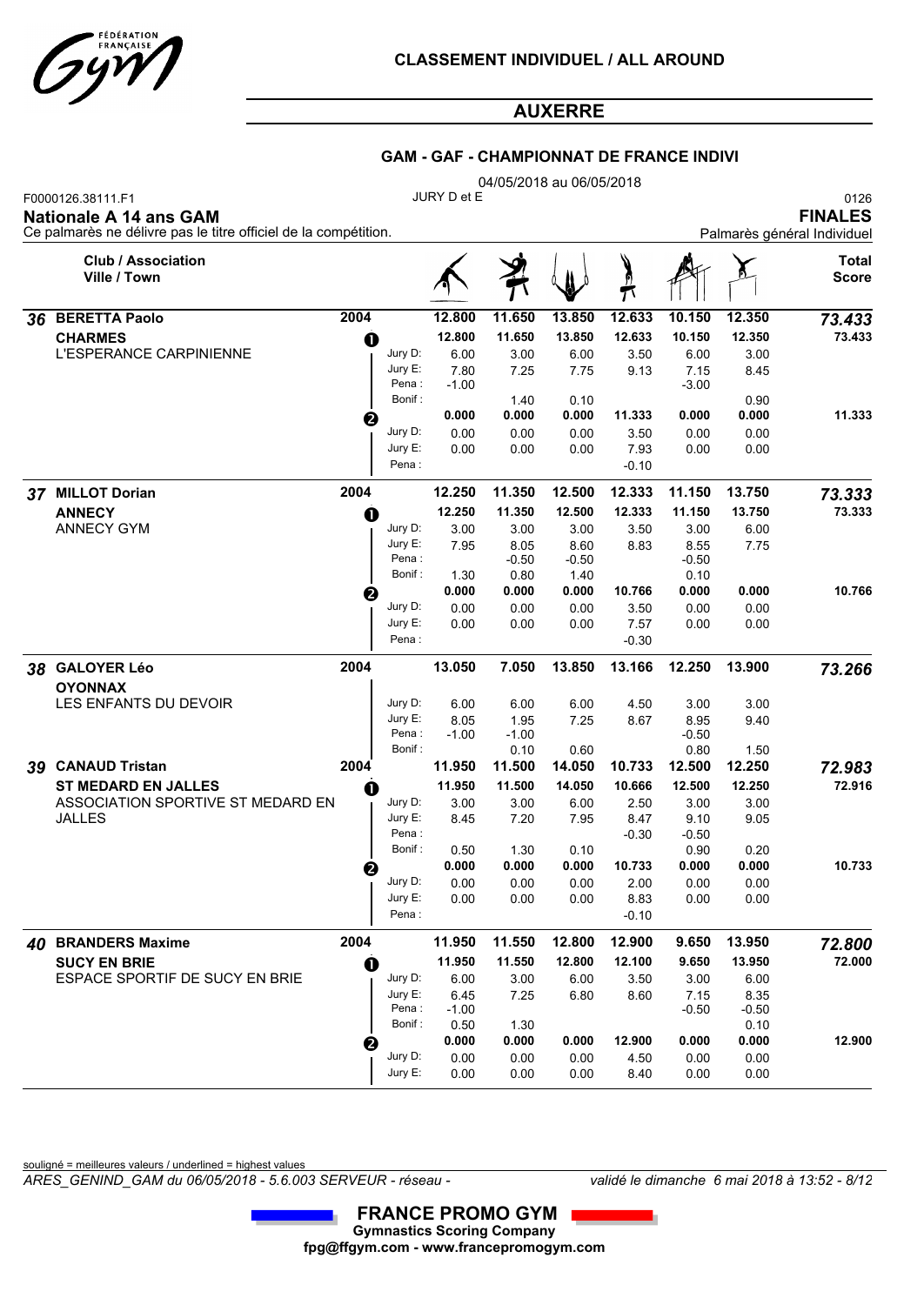

#### **GAM - GAF - CHAMPIONNAT DE FRANCE INDIVI**

|    | F0000126.38111.F1<br><b>Nationale A 14 ans GAM</b><br>Ce palmarès ne délivre pas le titre officiel de la compétition. |      |                   | JURY D et E     |               |                 |         |                 |               | 0126<br><b>FINALES</b><br>Palmarès général Individuel |
|----|-----------------------------------------------------------------------------------------------------------------------|------|-------------------|-----------------|---------------|-----------------|---------|-----------------|---------------|-------------------------------------------------------|
|    | <b>Club / Association</b><br>Ville / Town                                                                             |      |                   |                 |               |                 | Ø<br>π  |                 |               | Total<br><b>Score</b>                                 |
| 41 | <b>DELAMARRE Mathieu</b>                                                                                              | 2004 |                   | 10.750          | 12.250        | 14.150          | 12.000  | 10.650          | 12.750        | 72.550                                                |
|    | <b>FRANCONVILLE</b>                                                                                                   | O    |                   | 10.750          | 12.250        | 14.150          | 11.500  | 10.650          | 12.750        | 72.050                                                |
|    | ALBONAISE GYMNASTIQUE DE                                                                                              |      | Jury D:           | 3.00            | 6.00          | 6.00            | 2.00    | 3.00            | 6.00          |                                                       |
|    | <b>FRANCONVILLE</b>                                                                                                   |      | Jury E:           | 7.75            | 6.15          | 8.05            | 9.50    | 7.35            | 6.85          |                                                       |
|    |                                                                                                                       |      | Pena:             | $-0.90$         |               |                 |         | $-0.50$         | $-1.00$       |                                                       |
|    |                                                                                                                       |      | Bonif:            | 0.90<br>0.000   | 0.10<br>0.000 | 0.10<br>0.000   | 12.000  | 0.80<br>0.000   | 0.90<br>0.000 | 12.000                                                |
|    |                                                                                                                       | ❷    | Jury D:           | 0.00            | 0.00          | 0.00            | 2.00    | 0.00            | 0.00          |                                                       |
|    |                                                                                                                       |      | Jury E:           | 0.00            | 0.00          | 0.00            | 9.70    | 0.00            | 0.00          |                                                       |
|    |                                                                                                                       |      | Bonif:            |                 |               |                 | 0.30    |                 |               |                                                       |
| 42 | <b>PONSARD Axel</b>                                                                                                   | 2004 |                   | 12.250          | 12.300        | 12.350          | 10.900  | 11.650          | 12.900        | 72.350                                                |
|    | <b>LONGWY</b>                                                                                                         | O    |                   | 12.250          | 12.300        | 12.350          | 10.900  | 11.650          | 12.900        | 72.350                                                |
|    | UNION GYMNIQUE DE LONGWY                                                                                              |      | Jury D:           | 6.00            | 3.00          | 6.00            | 2.00    | 3.00            | 3.00          |                                                       |
|    |                                                                                                                       |      | Jury E:           | 7.75            | 8.00          | 7.25            | 8.90    | 9.05            | 9.00          |                                                       |
|    |                                                                                                                       |      | Pena :<br>Bonif:  | $-2.00$<br>0.50 | 1.30          | $-1.00$<br>0.10 |         | $-0.50$<br>0.10 | 0.90          |                                                       |
|    |                                                                                                                       | ❷    |                   | 0.000           | 0.000         | 0.000           | 10.766  | 0.000           | 0.000         | 10.766                                                |
|    |                                                                                                                       |      | Jury D:           | 0.00            | 0.00          | 0.00            | 2.00    | 0.00            | 0.00          |                                                       |
|    |                                                                                                                       |      | Jury E:           | 0.00            | 0.00          | 0.00            | 8.77    | 0.00            | 0.00          |                                                       |
| 43 | <b>BODIN Armel</b>                                                                                                    | 2004 |                   | 10.700          | 12.300        | 12.750          | 12.066  | 10.600          | 13.400        | 71.816                                                |
|    | <b>LA CELLE SAINT CLOUD</b>                                                                                           | O    |                   | 10.700          | 12.300        | 12.750          | 10.800  | 10.600          | 13.400        | 70.550                                                |
|    | LA CELLE SAINT CLOUD GYM                                                                                              |      | Jury D:           | 3.00            | 3.00          | 3.00            | 3.50    | 3.00            | 3.00          |                                                       |
|    |                                                                                                                       |      | Jury E:           | 7.70            | 8.00          | 8.95            | 7.60    | 8.00            | 9.40          |                                                       |
|    |                                                                                                                       |      | Pena:<br>Bonif:   | $-0.50$<br>0.50 | 1.30          | $-0.50$<br>1.30 | $-0.30$ | $-0.50$<br>0.10 | 1.00          |                                                       |
|    |                                                                                                                       | ❷    |                   | 0.000           | 0.000         | 0.000           | 12.066  | 0.000           | 0.000         | 12.066                                                |
|    |                                                                                                                       |      | Jury D:           | 0.00            | 0.00          | 0.00            | 3.50    | 0.00            | 0.00          |                                                       |
|    |                                                                                                                       |      | Jury E:           | 0.00            | 0.00          | 0.00            | 8.57    | 0.00            | 0.00          |                                                       |
|    | 44 MARGARYAN Vladimir                                                                                                 | 2004 |                   | 11.550          | 10.900        | 13.500          | 11.200  | 11.600          | 12.850        | 71.600                                                |
|    | <b>UKR MULHOUSE</b>                                                                                                   | 0    |                   | 11.550          | 10.900        | 13.500          | 11.033  | 11.600          | 12.850        | 71.433                                                |
|    | <b>GYM MULHOUSE</b>                                                                                                   |      | Jury D:           | 3.00            | 3.00          | 6.00            | 2.00    | 3.00            | 3.00          |                                                       |
|    |                                                                                                                       |      | Jury E:           | 7.45            | 7.10          | 7.50            | 9.03    | 9.00            | 9.05          |                                                       |
|    |                                                                                                                       |      | Pena:<br>Bonif :  | $-0.30$<br>1.40 | 0.80          |                 |         | $-0.50$<br>0.10 | 0.80          |                                                       |
|    |                                                                                                                       |      |                   | 0.000           | 0.000         | 0.000           | 11.200  | 0.000           | 0.000         | 11.200                                                |
|    |                                                                                                                       | ❷    | Jury D:           | 0.00            | 0.00          | 0.00            | 2.00    | 0.00            | 0.00          |                                                       |
|    |                                                                                                                       |      | Jury E:           | 0.00            | 0.00          | 0.00            | 9.20    | 0.00            | 0.00          |                                                       |
|    | 45 NERI Reytchy                                                                                                       | 2004 |                   | 13.300          | 8.450         | 13.250          | 12.566  | 10.100          | 13.600        | 71.266                                                |
|    | <b>RIORGES</b>                                                                                                        | O    |                   | 13.300          | 8.450         | 13.250          | 11.266  | 10.100          | 13.600        | 69.966                                                |
|    | OLYMPIQUE RIORGES GYMNASTIQUE                                                                                         |      | Jury D:           | 6.00            | 3.00          | 6.00            | 2.00    | 3.00            | 3.00          |                                                       |
|    |                                                                                                                       |      | Jury E:           | 7.80            | 6.95          | 8.15            | 9.27    | 8.60            | 9.20          |                                                       |
|    |                                                                                                                       |      | Pena :<br>Bonif : | $-1.00$         | $-1.50$       | $-1.00$         |         | $-1.50$         |               |                                                       |
|    |                                                                                                                       |      |                   | 0.50<br>0.000   | 0.000         | 0.10<br>0.000   | 12.566  | 0.000           | 1.40<br>0.000 | 12.566                                                |
|    |                                                                                                                       | 2    | Jury D:           | 0.00            | 0.00          | 0.00            | 3.50    | 0.00            | 0.00          |                                                       |
|    |                                                                                                                       |      | Jury E:           | 0.00            | 0.00          | 0.00            | 9.07    | 0.00            | 0.00          |                                                       |

souligné = meilleures valeurs / underlined = highest values

*ARES\_GENIND\_GAM du 06/05/2018 - 5.6.003 SERVEUR - réseau - validé le dimanche 6 mai 2018 à 13:52 - 9/12*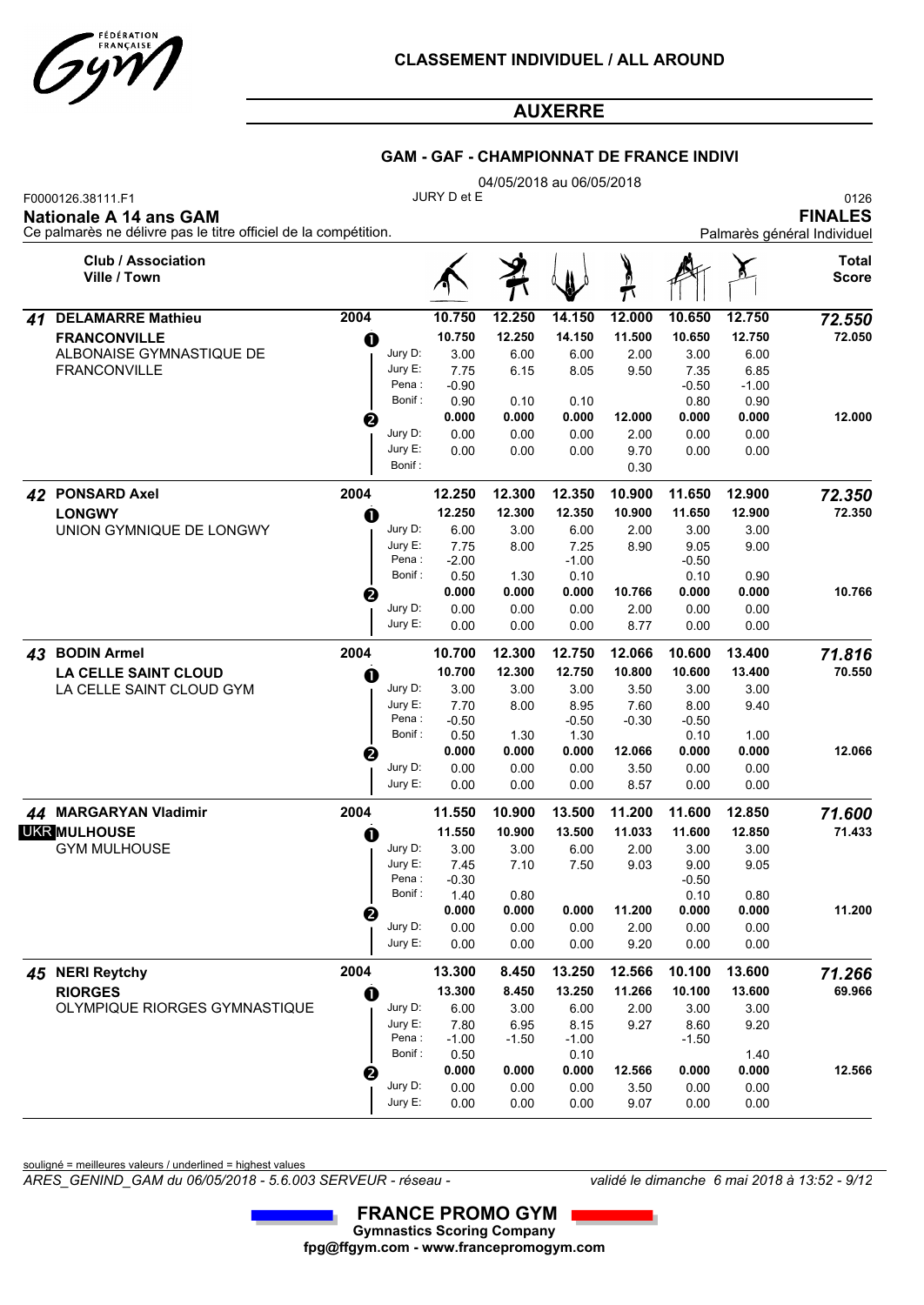

#### **GAM - GAF - CHAMPIONNAT DE FRANCE INDIVI**

|    |                                                                                                                       |                    |                  |                  | 04/05/2018 au 06/05/2018 |                  |                  |                  |                                                       |
|----|-----------------------------------------------------------------------------------------------------------------------|--------------------|------------------|------------------|--------------------------|------------------|------------------|------------------|-------------------------------------------------------|
|    | F0000126.38111.F1<br><b>Nationale A 14 ans GAM</b><br>Ce palmarès ne délivre pas le titre officiel de la compétition. |                    | JURY D et E      |                  |                          |                  |                  |                  | 0126<br><b>FINALES</b><br>Palmarès général Individuel |
|    | <b>Club / Association</b><br>Ville / Town                                                                             |                    |                  |                  |                          |                  |                  |                  | <b>Total</b><br><b>Score</b>                          |
| 46 | 2004<br>DE BARROS PEREIRA Matéo                                                                                       |                    | 13.400           | 7.750            | 10.200                   | 14.866           | 10.450           | 14.250           | 70.916                                                |
|    | <b>VALLAURIS</b><br>O                                                                                                 |                    | 13.400           | 7.750            | 10.200                   | 14.866           | 10.450           | 14.250           | 70.916                                                |
|    | ASSOCIATION SPORTIVE VALLAURIS                                                                                        | Jury D:            | 8.50             | 3.00             | 6.00                     | 6.00             | 3.00             | 6.00             |                                                       |
|    | GOLFE-JUA                                                                                                             | Jury E:            | 7.50             | 5.25             | 5.20                     | 8.87             | 7.85             | 7.85             |                                                       |
|    |                                                                                                                       | Pena:              | $-2.60$          | $-0.50$          | $-1.00$                  |                  | $-0.50$          | $-0.50$          |                                                       |
|    |                                                                                                                       | Bonif:             |                  |                  |                          |                  | 0.10             | 0.90             |                                                       |
|    | ❷                                                                                                                     |                    | 0.000            | 0.000            | 0.000                    | 13.433           | 0.000            | 0.000            | 13.433                                                |
|    |                                                                                                                       | Jury D:<br>Jury E: | 0.00             | 0.00             | 0.00                     | 4.50             | 0.00<br>0.00     | 0.00             |                                                       |
|    |                                                                                                                       |                    | 0.00             | 0.00             | 0.00                     | 8.93             |                  | 0.00             |                                                       |
|    | 2004<br>47 COETMELLEC Hugo<br><b>ELBEUF</b>                                                                           |                    | 12.250<br>12.250 | 8.450<br>8.450   | 13.200<br>13.200         | 11.466<br>11.466 | 12.300<br>12.300 | 12.800<br>12.800 | 70.466<br>70.466                                      |
|    | O<br>NORMANDIE REGROUPEMENT GYMNIQUE                                                                                  | Jury D:            | 8.50             | 6.00             | 6.00                     | 3.50             | 3.00             | 3.00             |                                                       |
|    |                                                                                                                       | Jury E:            | 5.25             | 2.85             | 7.20                     | 7.97             | 8.80             | 9.00             |                                                       |
|    |                                                                                                                       | Pena:              | $-1.50$          | $-0.50$          |                          |                  | $-0.50$          |                  |                                                       |
|    |                                                                                                                       | Bonif:             |                  | 0.10             |                          |                  | 1.00             | 0.80             |                                                       |
|    | ❷                                                                                                                     |                    | 0.000            | 0.000            | 0.000                    | 11.066           | 0.000            | 0.000            | 11.066                                                |
|    |                                                                                                                       | Jury D:            | 0.00             | 0.00             | 0.00                     | 3.50             | 0.00             | 0.00             |                                                       |
|    |                                                                                                                       | Jury E:<br>Pena:   | 0.00             | 0.00             | 0.00                     | 7.67<br>$-0.10$  | 0.00             | 0.00             |                                                       |
| 48 | <b>GIRAULT Tristan</b><br>2004                                                                                        |                    | 12.400           | 7.850            | 12.500                   | 11.166           | 13.100           | 13.150           | 70.166                                                |
|    | <b>SAINT DOMINEUC</b><br>O                                                                                            |                    | 12.400           | 7.850            | 12.500                   | 11.166           | 13.100           | 13.150           | 70.166                                                |
|    | UNION SPORTIVE DU LINON ST DOMINEUC                                                                                   | Jury D:            | 6.00             | 6.00             | 6.00                     | 2.00             | 3.00             | 3.00             |                                                       |
|    |                                                                                                                       | Jury E:            | 7.80             | 2.75             | 7.00                     | 9.17             | 9.50             | 9.15             |                                                       |
|    |                                                                                                                       | Pena:              | $-1.50$          | $-1.00$          | $-0.50$                  |                  | $-0.50$          |                  |                                                       |
|    |                                                                                                                       | Bonif:             | 0.10             | 0.10             |                          |                  | 1.10             | 1.00             |                                                       |
|    | ❷                                                                                                                     |                    | 0.000            | 0.000            | 0.000                    | 11.066           | 0.000            | 0.000            | 11.066                                                |
|    |                                                                                                                       | Jury D:<br>Jury E: | 0.00<br>0.00     | 0.00<br>0.00     | 0.00<br>0.00             | 2.00<br>9.07     | 0.00<br>0.00     | 0.00<br>0.00     |                                                       |
|    |                                                                                                                       |                    |                  |                  |                          |                  |                  |                  |                                                       |
|    | 49 GINCOURT Raphaël<br>2004<br><b>ISTRES</b>                                                                          |                    | 11.700<br>11.700 | 10.500<br>10.500 | 13.600<br>13.600         | 11.666<br>11.133 | 10.100<br>10.100 | 12.350<br>12.350 | 69.916<br>69.383                                      |
|    | O<br>ETOILE GYMNIQUE ISTRES ENTRESSEN                                                                                 | Jury D:            | 3.00             | 3.00             | 6.00                     | 2.00             | 3.00             | 3.00             |                                                       |
|    |                                                                                                                       | Jury E:            | 7.40             | 7.40             | 8.50                     | 9.13             | 8.10             | 8.55             |                                                       |
|    |                                                                                                                       | Pena:              |                  |                  | $-1.00$                  |                  | $-1.00$          |                  |                                                       |
|    |                                                                                                                       | Bonif:             | 1.30             | 0.10             | 0.10                     |                  |                  | 0.80             |                                                       |
|    | €                                                                                                                     |                    | 0.000            | 0.000            | 0.000                    | 11.666           | 0.000            | 0.000            | 11.666                                                |
|    |                                                                                                                       | Jury D:            | 0.00             | 0.00             | 0.00                     | 2.00             | 0.00             | 0.00             |                                                       |
|    |                                                                                                                       | Jury E:<br>Bonif:  | 0.00             | 0.00             | 0.00                     | 9.37<br>0.30     | 0.00             | 0.00             |                                                       |
|    | 2004<br>50 DUPOUY Andy                                                                                                |                    | 13.100           | 12.550           | 12.950                   | 10.100           | 9.200            | 11.850           | 69.750                                                |
|    | <b>AGEN</b>                                                                                                           |                    | 13.100           | 12.550           | 12.950                   | 10.000           | 9.200            | 11.850           | 69.650                                                |
|    | O<br><b>LES PATRIOTES AGENAIS</b>                                                                                     | Jury D:            | 6.00             | 3.00             | 6.00                     | 2.50             | 3.00             | 3.00             |                                                       |
|    |                                                                                                                       | Jury E:            | 7.60             | 8.15             | 7.45                     | 7.80             | 7.20             | 8.75             |                                                       |
|    |                                                                                                                       | Pena :             | $-0.50$          |                  | $-0.50$                  | $-0.30$          | $-1.00$          | $-0.50$          |                                                       |
|    |                                                                                                                       | Bonif:             |                  | 1.40             |                          |                  |                  | 0.60             |                                                       |
|    | 2                                                                                                                     |                    | 0.000            | 0.000            | 0.000                    | 10.100           | 0.000            | 0.000            | 10.100                                                |
|    |                                                                                                                       | Jury D:            | 0.00             | 0.00             | 0.00                     | 2.50             | 0.00             | 0.00             |                                                       |
|    |                                                                                                                       | Jury E:            | 0.00             | 0.00             | 0.00                     | 7.90             | 0.00             | 0.00             |                                                       |
|    |                                                                                                                       | Pena:              |                  |                  |                          | $-0.30$          |                  |                  |                                                       |

souligné = meilleures valeurs / underlined = highest values

*ARES\_GENIND\_GAM du 06/05/2018 - 5.6.003 SERVEUR - réseau - validé le dimanche 6 mai 2018 à 13:52 - 10/12*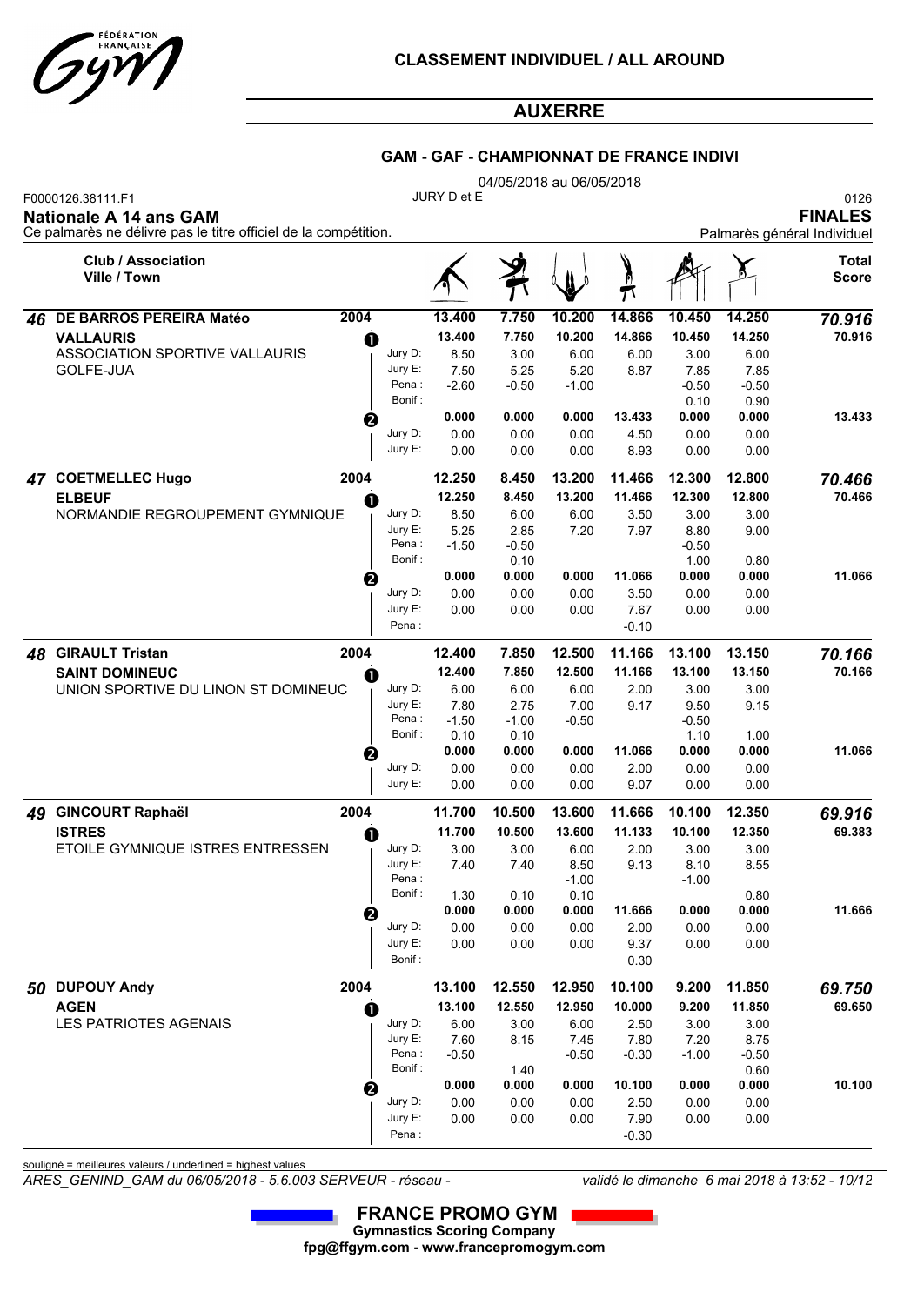

#### **GAM - GAF - CHAMPIONNAT DE FRANCE INDIVI**

|    |                                                                                                                       |                   | 04/05/2018 au 06/05/2018 |                 |         |         |                 |        |                                                       |  |  |  |  |  |
|----|-----------------------------------------------------------------------------------------------------------------------|-------------------|--------------------------|-----------------|---------|---------|-----------------|--------|-------------------------------------------------------|--|--|--|--|--|
|    | F0000126.38111.F1<br><b>Nationale A 14 ans GAM</b><br>Ce palmarès ne délivre pas le titre officiel de la compétition. |                   | JURY D et E              |                 |         |         |                 |        | 0126<br><b>FINALES</b><br>Palmarès général Individuel |  |  |  |  |  |
|    | <b>Club / Association</b><br>Ville / Town                                                                             |                   |                          |                 |         |         |                 |        | <b>Total</b><br><b>Score</b>                          |  |  |  |  |  |
| 51 | <b>CYRILE Charly</b>                                                                                                  | 2004              | 13.500                   | 8.550           | 11.500  | 11.366  | 12.000          | 12.800 | 69.716                                                |  |  |  |  |  |
|    | <b>ISSOUDUN</b>                                                                                                       | O                 | 13.500                   | 8.550           | 11.500  | 11.100  | 12.000          | 12.800 | 69.450                                                |  |  |  |  |  |
|    | <b>ISSOLDUNOISE</b>                                                                                                   | Jury D:           | 6.00                     | 6.00            | 6.00    | 2.50    | 6.00            | 3.00   |                                                       |  |  |  |  |  |
|    |                                                                                                                       | Jury E:           | 7.50                     | 3.05            | 6.00    | 8.60    | 7.50            | 9.00   |                                                       |  |  |  |  |  |
|    |                                                                                                                       | Pena:<br>Bonif:   | $-0.50$<br>0.50          | $-1.00$<br>0.50 | $-0.50$ |         | $-1.50$         | 0.80   |                                                       |  |  |  |  |  |
|    |                                                                                                                       | ❷                 | 0.000                    | 0.000           | 0.000   | 11.366  | 0.000           | 0.000  | 11.366                                                |  |  |  |  |  |
|    |                                                                                                                       | Jury D:           | 0.00                     | 0.00            | 0.00    | 2.50    | 0.00            | 0.00   |                                                       |  |  |  |  |  |
|    |                                                                                                                       | Jury E:           | 0.00                     | 0.00            | 0.00    | 8.87    | 0.00            | 0.00   |                                                       |  |  |  |  |  |
|    | 52 JANVROT Pierre                                                                                                     | 2004              | 12.250                   | 10.350          | 12.050  | 11.400  | 10.550          | 12.050 | 68.650                                                |  |  |  |  |  |
|    | <b>PUTEAUX</b>                                                                                                        | O                 | 12.250                   | 10.350          | 12.050  | 10.966  | 10.550          | 12.050 | 68.216                                                |  |  |  |  |  |
|    | SOCIETE MUNICIPALE PUTEAUX                                                                                            | Jury D:           | 3.00                     | 3.00            | 3.00    | 2.50    | 3.00            | 3.00   |                                                       |  |  |  |  |  |
|    |                                                                                                                       | Jury E:<br>Pena : | 7.95                     | 6.05            | 8.15    | 8.47    | 8.05<br>$-0.50$ | 8.25   |                                                       |  |  |  |  |  |
|    |                                                                                                                       | Bonif:            | 1.30                     | 1.30            | 0.90    |         |                 | 0.80   |                                                       |  |  |  |  |  |
|    |                                                                                                                       | €                 | 0.000                    | 0.000           | 0.000   | 11.400  | 0.000           | 0.000  | 11.400                                                |  |  |  |  |  |
|    |                                                                                                                       | Jury D:           | 0.00                     | 0.00            | 0.00    | 2.50    | 0.00            | 0.00   |                                                       |  |  |  |  |  |
|    |                                                                                                                       | Jury E:           | 0.00                     | 0.00            | 0.00    | 8.90    | 0.00            | 0.00   |                                                       |  |  |  |  |  |
| 53 | <b>DURAND Baptiste</b>                                                                                                | 2004              | 11.350                   | 10.700          | 11.950  | 11.133  | 11.400          | 12.100 | 68.633                                                |  |  |  |  |  |
|    | <b>LAVAL</b>                                                                                                          | O                 | 11.350                   | 10.700          | 11.950  | 11.133  | 11.400          | 12.100 | 68.633                                                |  |  |  |  |  |
|    | UNION SPORTIVE LAVALLOISE                                                                                             | Jury D:           | 6.00                     | 3.00            | 6.00    | 2.50    | 3.00            | 3.00   |                                                       |  |  |  |  |  |
|    |                                                                                                                       | Jury E:           | 6.35                     | 6.40            | 6.95    | 8.63    | 8.80            | 8.30   |                                                       |  |  |  |  |  |
|    |                                                                                                                       | Pena:<br>Bonif:   | $-1.50$<br>0.50          | 1.30            | $-1.00$ |         | $-0.50$<br>0.10 | 0.80   |                                                       |  |  |  |  |  |
|    |                                                                                                                       | е                 | 0.000                    | 0.000           | 0.000   | 11.133  | 0.000           | 0.000  | 11.133                                                |  |  |  |  |  |
|    |                                                                                                                       | Jury D:           | 0.00                     | 0.00            | 0.00    | 3.50    | 0.00            | 0.00   |                                                       |  |  |  |  |  |
|    |                                                                                                                       | Jury E:           | 0.00                     | 0.00            | 0.00    | 7.73    | 0.00            | 0.00   |                                                       |  |  |  |  |  |
|    |                                                                                                                       | Pena:             |                          |                 |         | $-0.10$ |                 |        |                                                       |  |  |  |  |  |
|    | 54 GOUJON Alexis                                                                                                      | 2004              | 10.150                   | 12.400          | 11.600  | 11.266  | 9.650           | 13.550 | 68.616                                                |  |  |  |  |  |
|    | <b>FRANCONVILLE</b>                                                                                                   | O                 | 10.150                   | 12.400          | 11.600  | 11.266  | 9.650           | 13.550 | 68.616                                                |  |  |  |  |  |
|    | ALBONAISE GYMNASTIQUE DE                                                                                              | Jury D:           | 3.00                     | 3.00            | 3.00    | 2.00    | 3.00            | 3.00   |                                                       |  |  |  |  |  |
|    | FRANCONVILLE                                                                                                          | Jury E:<br>Pena:  | 7.25<br>$-0.60$          | 8.10            | 8.10    | 9.27    | 7.15<br>$-0.50$ | 9.05   |                                                       |  |  |  |  |  |
|    |                                                                                                                       | Bonif:            | 0.50                     | 1.30            | 0.50    |         |                 | 1.50   |                                                       |  |  |  |  |  |
|    |                                                                                                                       | ❷                 | 0.000                    | 0.000           | 0.000   | 11.266  | 0.000           | 0.000  | 11.266                                                |  |  |  |  |  |
|    |                                                                                                                       | Jury D:           | 0.00                     | 0.00            | 0.00    | 2.00    | 0.00            | 0.00   |                                                       |  |  |  |  |  |
|    |                                                                                                                       | Jury E:           | 0.00                     | 0.00            | 0.00    | 9.27    | 0.00            | 0.00   |                                                       |  |  |  |  |  |
|    | 55 COUZON Corentin                                                                                                    | 2004              | 10.350                   | 10.400          | 10.900  | 11.100  | 12.350          | 13.150 | 68.250                                                |  |  |  |  |  |
|    | <b>ST CHAMOND</b>                                                                                                     | $\bf o$           | 10.350                   | 10.400          | 10.900  | 11.100  | 12.350          | 13.150 | 68.250                                                |  |  |  |  |  |
|    | SAINT CHAMOND GYM                                                                                                     | Jury D:           | 3.00                     | 6.00            | 6.00    | 2.00    | 3.00            | 3.00   |                                                       |  |  |  |  |  |
|    |                                                                                                                       | Jury E:<br>Pena:  | 6.55                     | 4.80            | 5.90    | 9.10    | 8.95            | 9.25   |                                                       |  |  |  |  |  |
|    |                                                                                                                       | Bonif:            | 0.80                     | $-0.50$<br>0.10 | $-1.00$ |         | $-0.50$<br>0.90 | 0.90   |                                                       |  |  |  |  |  |
|    |                                                                                                                       | €                 | 0.000                    | 0.000           | 0.000   | 10.966  | 0.000           | 0.000  | 10.966                                                |  |  |  |  |  |
|    |                                                                                                                       | Jury D:           | 0.00                     | 0.00            | 0.00    | 2.00    | 0.00            | 0.00   |                                                       |  |  |  |  |  |
|    |                                                                                                                       | Jury E:           | 0.00                     | 0.00            | 0.00    | 8.97    | 0.00            | 0.00   |                                                       |  |  |  |  |  |

souligné = meilleures valeurs / underlined = highest values

*ARES\_GENIND\_GAM du 06/05/2018 - 5.6.003 SERVEUR - réseau - validé le dimanche 6 mai 2018 à 13:52 - 11/12*